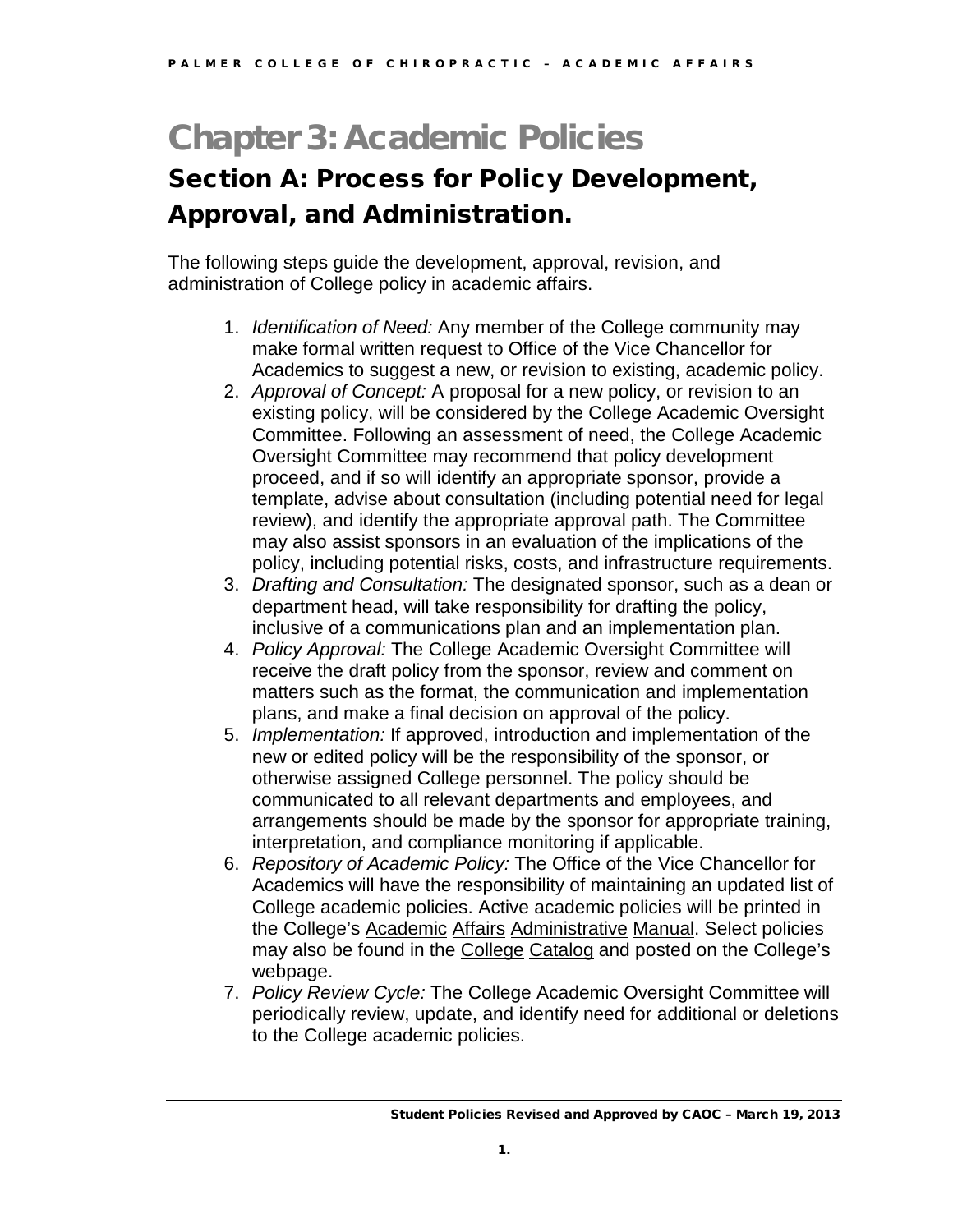# Section B: Student Policies

# **1. GRADES AND QUALITY POINTS**

### **a. Grade Scale Interpretation**

| Quality<br>Points* | <u>Transcript</u><br>Grade ** | Letter<br>Grade         | Interpretation                                                                                                                                                                                                                                        |
|--------------------|-------------------------------|-------------------------|-------------------------------------------------------------------------------------------------------------------------------------------------------------------------------------------------------------------------------------------------------|
| 4                  | 4                             | Α                       | Passed with honors.                                                                                                                                                                                                                                   |
| $\overline{3}$     | $\overline{3}$                | $\overline{\mathsf{B}}$ | Passed with superior performance.                                                                                                                                                                                                                     |
| $\overline{2}$     | $\overline{2}$                | C                       | Passed (fulfilled the objectives of the<br>course). Graduate Studies<br>Interpretation: less than acceptable<br>performance. Because of the impact<br>of an additional grade C, this grade<br>carries indirect potential for<br>dismissal.            |
|                    | 5                             | $\mathsf{R}$            | Course or Self Remediation. This<br>grade is applicable only per campus<br>dean approval following assessment<br>of curricular and local campus<br>factors. Students are limited to three<br>(3) course remediations during their<br>academic tenure. |
|                    | 6                             | I                       | Incomplete - Signifies that<br>acceptable cause prevented the<br>student from completely fulfilling the<br>objectives of the course. This grade<br>will not be awarded unless the<br>student can achieve a passing<br>grade.                          |
| $\mathbf 0$        | 8                             | F                       | Failure - Signifies failure to fulfill the<br>objectives of the course and carries<br>academic dismissal potential.                                                                                                                                   |
|                    | 9                             | P, PH                   | Pass/Pass Honors (without mention<br>of quality of performance). Used<br>only in courses with Pass/No Credit<br>grading, achievement of advanced<br>standing, or testing out of a course.                                                             |
|                    | S                             | S                       | S - Satisfactory- Signifies that a<br>student is making satisfactory<br>progress towards completion of a                                                                                                                                              |

Student Policies Revised and Approved by CAOC – March 19, 2013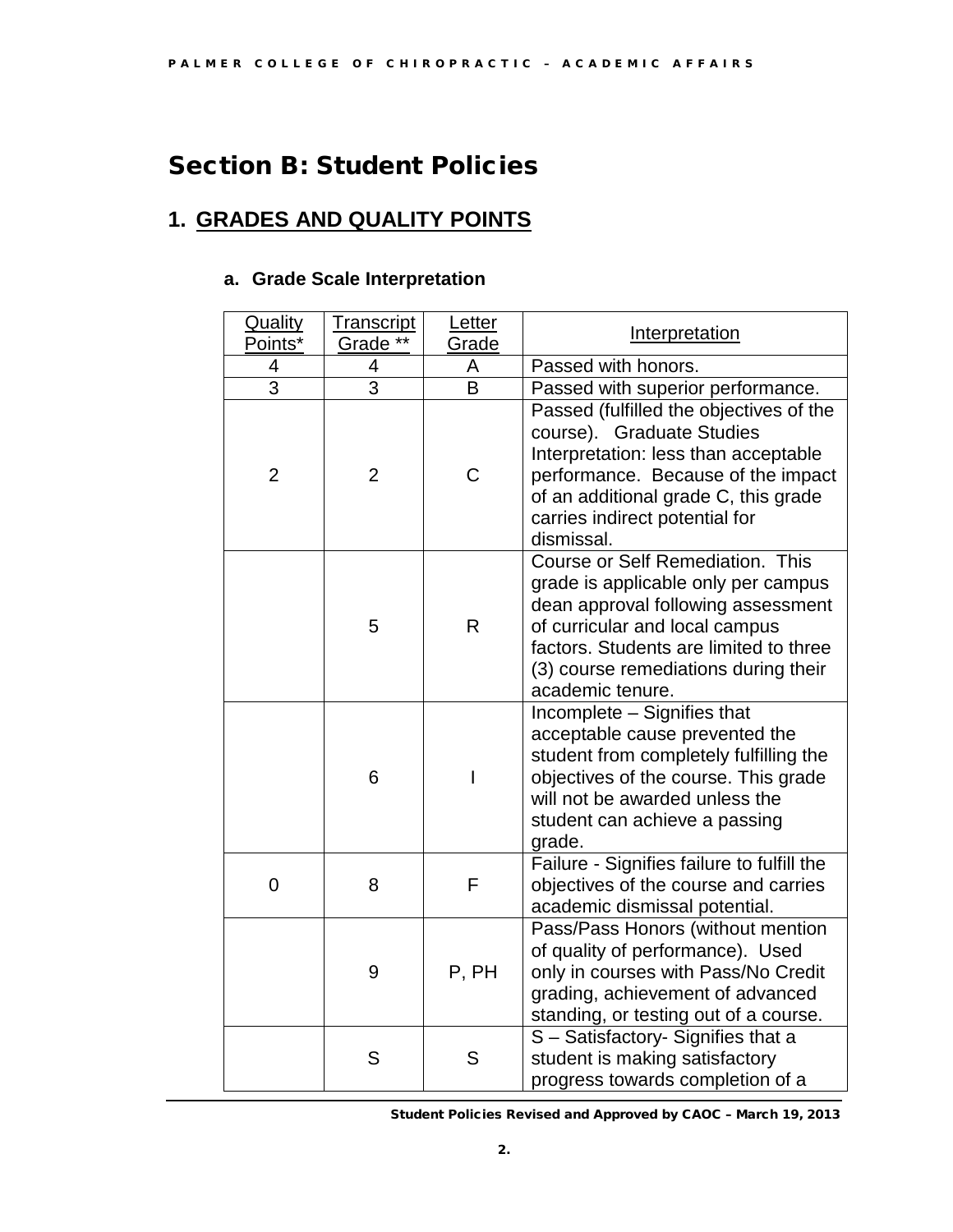|    |    | thesis. Applicable to Graduate<br>Studies only.                                                                                                                                                                                                       |
|----|----|-------------------------------------------------------------------------------------------------------------------------------------------------------------------------------------------------------------------------------------------------------|
| 0  | U  | No Credit                                                                                                                                                                                                                                             |
| 10 | W  | Withdrawal - Signifies that the<br>student has officially withdrawn from<br>the course on or before the college<br>drop date of the academic term.<br>Students are allowed to voluntarily<br>withdraw from a class twice without<br>academic penalty. |
| 0  | AW | Administrative Withdrawal - Signifies<br>that the college has withdrawn the<br>student from the course.                                                                                                                                               |
| 0  | AF | Attendance Failure – Signifies that<br>the number of absences makes it<br>impossible for the student to meet<br>the attendance requirements and is<br>equivalent to a failing grade.                                                                  |

\*Quality points that contribute to the calculation of the grade point average (GPA). \*\* Numeric grades will discontinue with new administrative software in the spring of 2009.

- i. The student's academic term grade point average is derived by dividing the number of quality points accumulated in that academic term by the sum of credit hours for courses that carry quality points in that term. Incomplete, Passing, No Credit, D, Remediation, Withdrawal and Administrative Withdrawal hours are not included in the computation of grade point averages.
- ii. Grade Point Average (G.P.A.) is used as a measurement of satisfactory progress. Cumulative G.P.A. is calculated by dividing the sum of all of the quality points earned in all academic terms by the sum of the credits carried with the latest quality grade in each course for courses that carry quality points.
- iii. A grade of incomplete must be completed by the last day of the first week of the following academic period. Failure to do so will result in the grade converting to a failure. Because of its convertibility, this grade carries indirect potential for academic dismissal.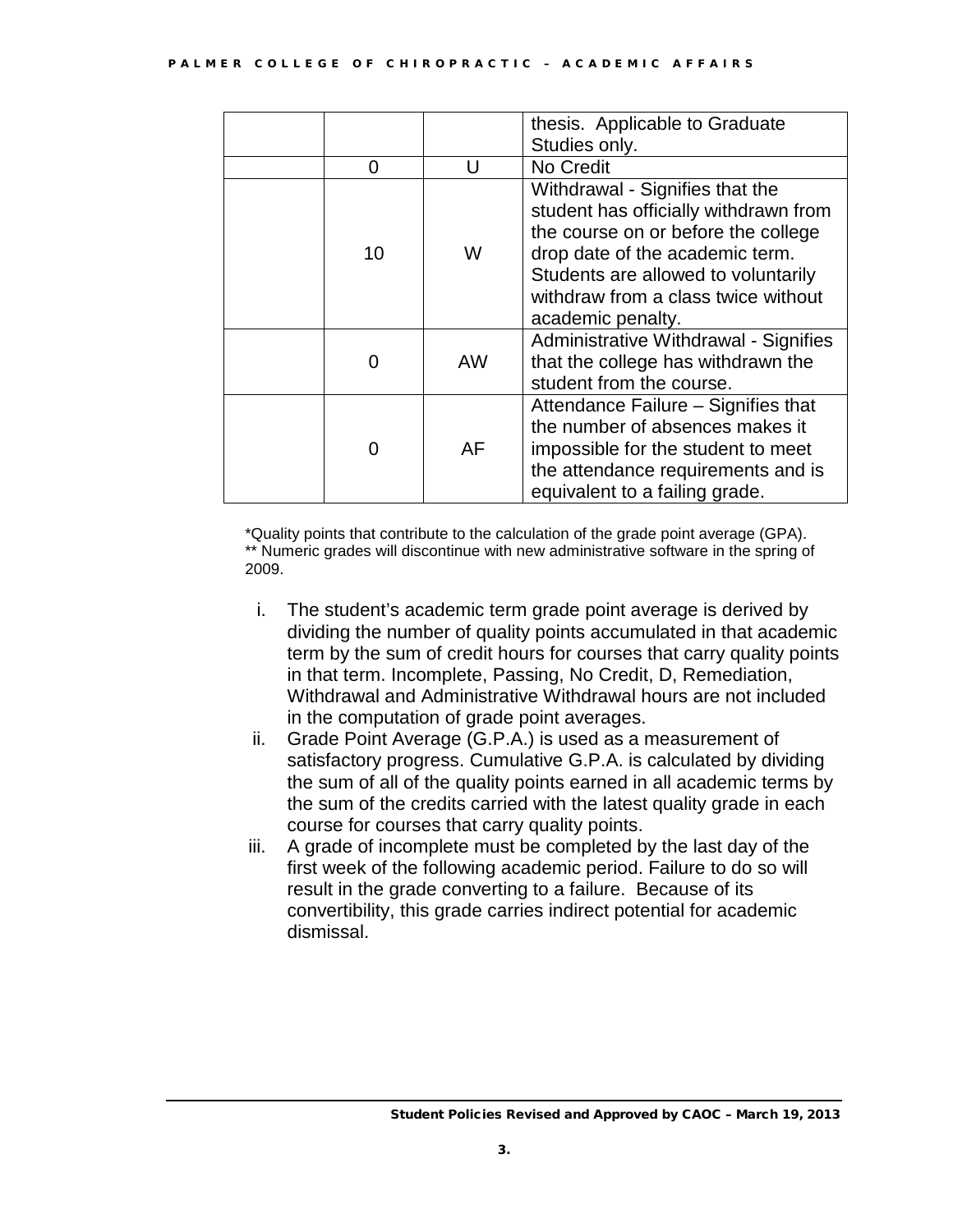- iv. At the dean and instructors discretion, a grade of "R" or remediation is given to those students who have a failing grade within 10% of the passing threshold of the course. When a grade R is given, a remediation examination must be administered and graded within one week of the following term and focus on the learning deficits as determined by the course faculty. A grade of R must be successfully completed by the last day of the first week of the following academic period. Failure to do so will result in the grade converting to a failure. Because of its convertibility, this grade carries indirect potential for academic dismissal. Students are limited to three (3) course remediations during their academic tenure. An R-grade option is not available for Clinic I, II, III, IV and V courses.
- v. At the end of each academic term, the student may access an electronic grade report which contains:
	- o The grade in each course taken during that term, along with the clock-hours or credits earned in each course
	- o The G.P.A. and its factors for that term
	- o The cumulative G.P.A. and its factors
	- o Notation of all grade changes during that term
	- o The sum of the total earned clock-hours and credit hours
- vi. The original grade report is deposited in the student's file.
- vii. If a student believes that there is a discrepancy in the grade report, the student should immediately contact the Student Administrative Services Office. Challenges to a discrepancy in the grade report must be completed within one calendar year of the final grade report being issued.

### **b. Course Withdrawals**

### Grade W – Withdrawal:

A grade of "W" signifies that a student has officially withdrawn from a course on or before the College's published drop date, which is at the 50% progress date of each academic term. This grade is counted toward hour attempted, but does not produce quality points and does not affect the GPA. A student may only withdraw from any given course twice.

Grade AW – Administrative Withdrawal:

A grade of "AW" signifies that the College has granted a withdrawal for non-academic reasons from all core curriculum courses a student has taken in a given academic term. Such a grade is discretionary, issued under extraordinary circumstances to a student who has suffered physical and/or emotional illness, which, in the judgment of the Academic Dean or Director of Student Academic Affairs, subjects the student to an unreasonable burden of completing course work in a timely fashion. An approved qualified professional must document a student's incapacity.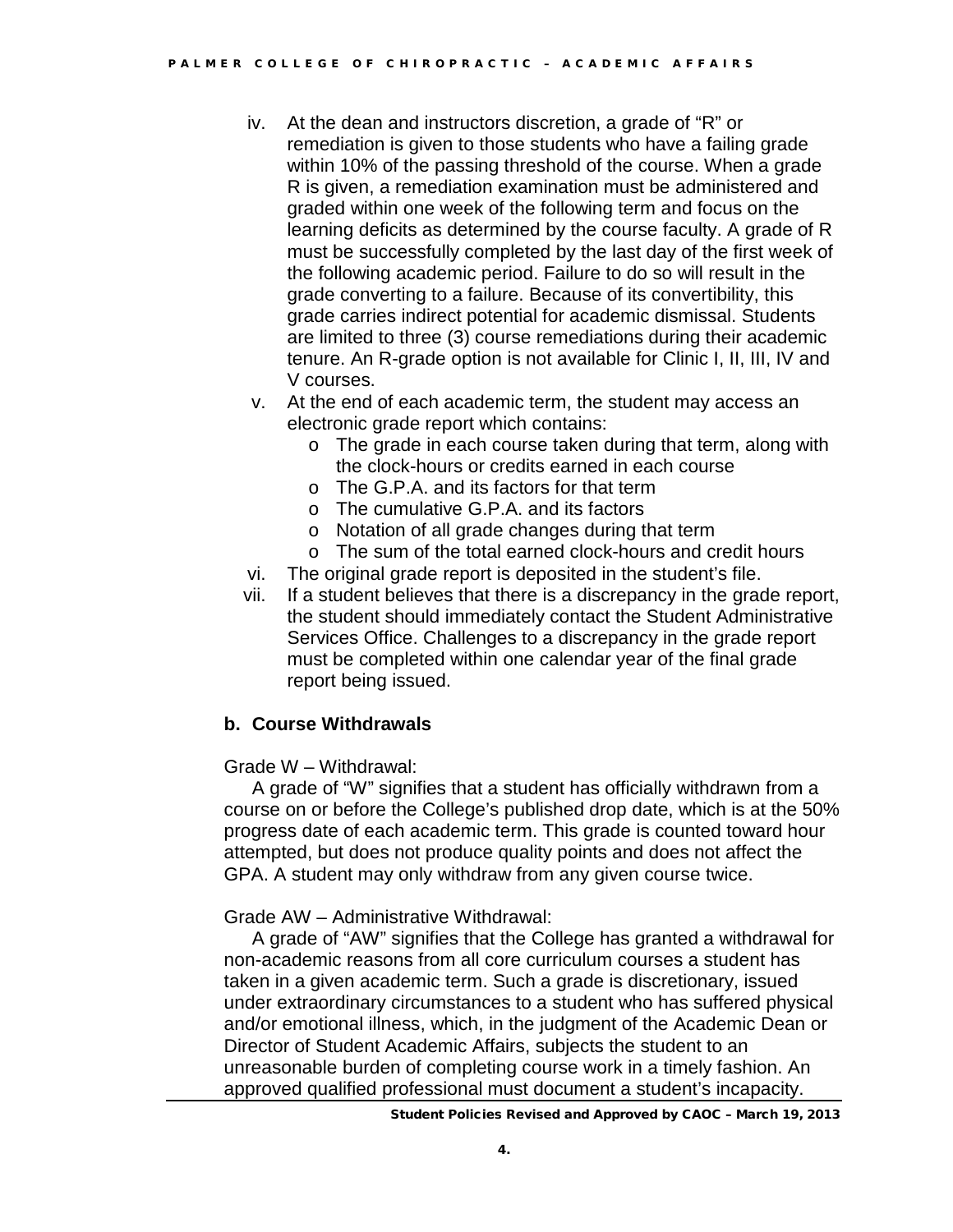The student must officially withdraw from all classes through the Student Administrative Services Office, and must have a signed release from a qualified professional before re-admission is granted.

A grade of "AW" is counted toward hours attempted, but does not produce quality points; does not affect a student's GPA; and does not count against a student's allowable withdrawal. An administrative withdrawal can be issued before or after the drop date of a given academic term. Administrative withdrawals will not be issued for individual courses, but for all courses in a given term. Course withdrawals are officially handled through the Student Administrative Services office.

The Palmer College Satisfactory Academic Progress Standards for financial aid eligibility require that a student successfully complete a percentage of cumulative credit hours attempted to maintain Title IV financial aid eligibility. Withdrawal from courses may have a direct effect on loan eligibility during the next period of enrollment. Please refer to the Satisfactory Academic Progress Policy for Recipients of Financial Aid, and refer any questions regarding Title IV aid eligibility to the Director of Financial Planning.

### **c. Course Audit**

Course audits apply to undergraduate and graduate degree programs only and are not applicable to the Doctor of Chiropractic Degree program.

Students auditing any Palmer College of Chiropractic undergraduate or graduate program course need not be admitted to the program itself. Course audits are granted on a course-by-course basis at the discretion of the appropriate program director and the instructor, with priority registration given to those enrolled for credit. Tuition for an audit is calculated at a percentage of the current applicable per credit tuition fee. Students auditing a course do not complete examinations or lab work. Computer Skills and Bookkeeping Applications courses may not be audited.

Individual grade reports or transcripts are not provided for audited courses and may not be subsequently converted or transcribed for credit. A student auditing a course is not required to adhere to course prerequisites or other course requirements nor is the student eligible for instructional services.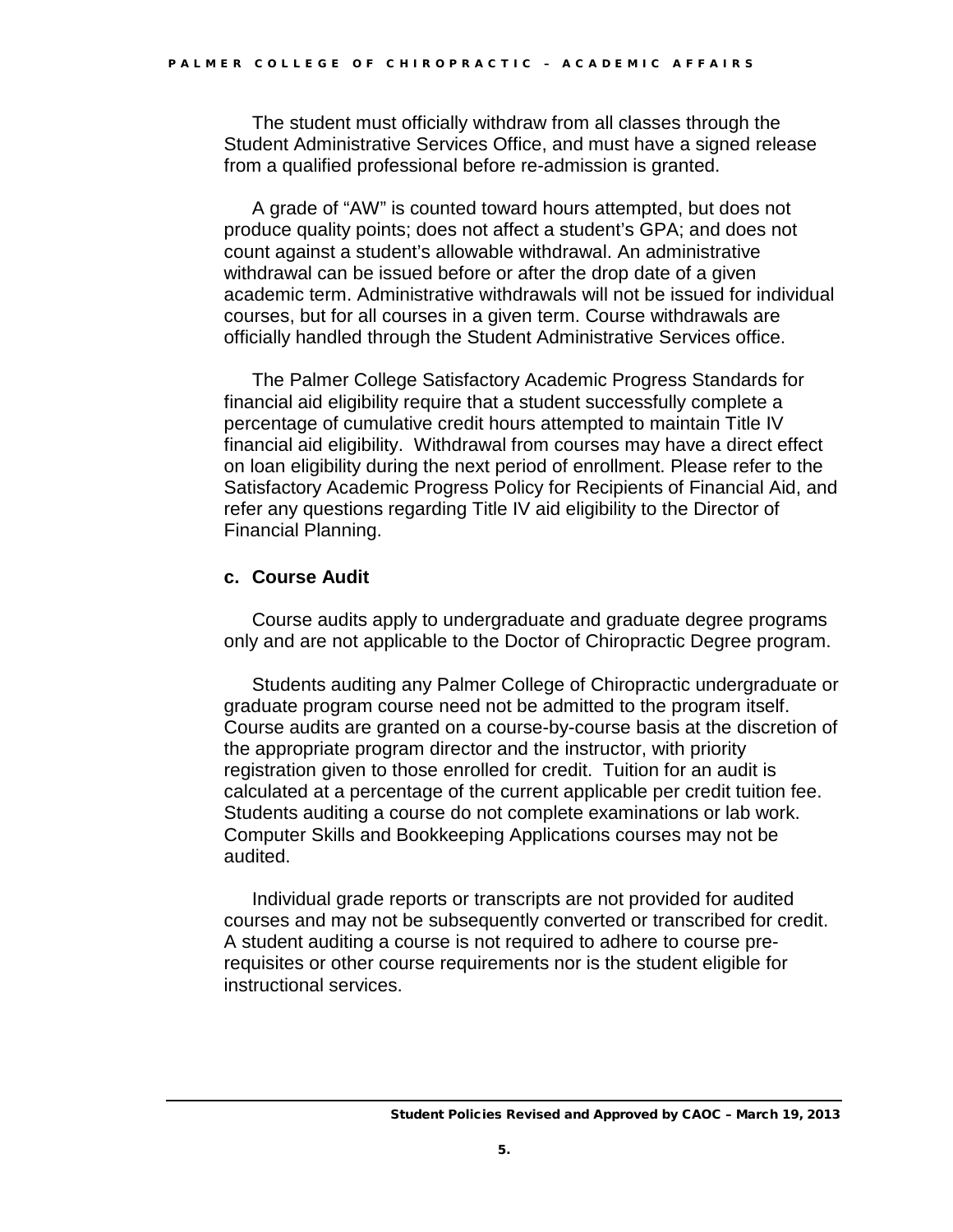# **2. ACADEMIC STANDING**

Academic guidelines provide direction for the student who demonstrates difficulty in completing course requirements. These guidelines are applied by the Academic Standing Committee, which seeks to ensure fairness and equity for students while ensuring competence of the graduates of Palmer College.

### **a) Good Academic Standing**

All students are in good academic standing for purposes of certification unless they are on academic warning, probation, management or dismissal.

### **b) Academic Warning**

Students, regardless of cumulative grade point average (CGPA), are placed on academic warning for the following academic term of enrollment, if they:

- i. have two active failures; and/or
- ii. fail the same class twice.

### **c) Academic Probation**

Students are placed on academic probation when their CGPA falls below 2.00 for any term of enrollment.

### **d) Restricted Course Load**

Students in the Doctor of Chiropractic program will receive a restricted course load and be allowed a maximum fifteen (15) credit hours while on academic warning and/or probation. Undergraduate Program students will be restricted to a course load maximum of twelve (12) credit hours. Graduate Program course load restrictions will be at the discretion of the Director of Graduate Studies. Academic warning or probation is intended to encourage students to take all appropriate actions necessary to ensure academic success. Students on probation or warning are required to immediately repeat all failed courses. Failure to do so in a timely fashion will halt progress through the program.

### **e) Academic Management**

Students will be placed on a one-term/one-time academic management contract if:

- i. while on academic warning, they fail a class that they previously failed and have at least one additional active failure on their transcript;
- ii. they have failed an individual class for the third time; or
- iii. after two consecutive terms on academic probation, the student fails to raise their CGPA to the minimal standard referenced above.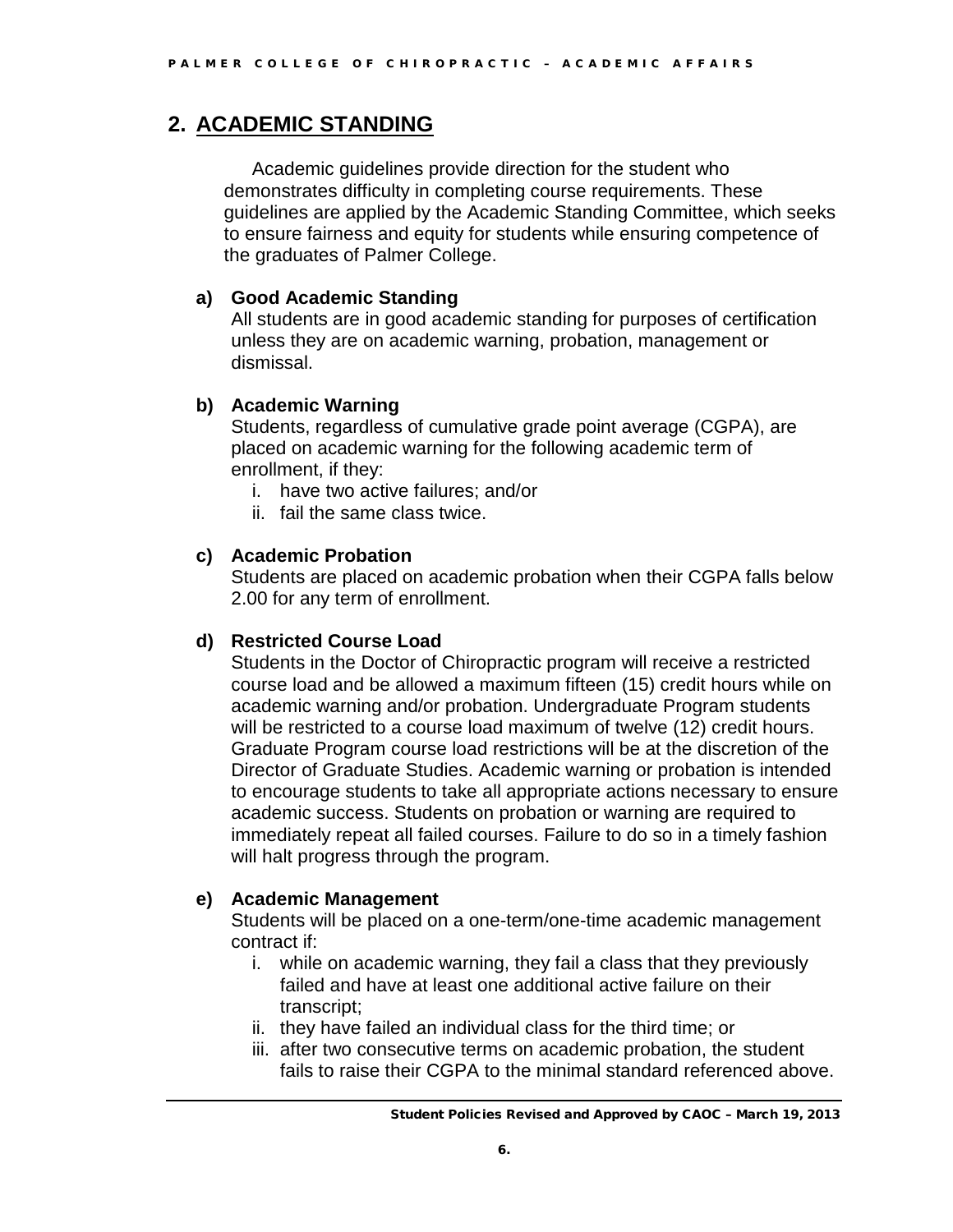Students placed on an academic management contract in the Doctor of Chiropractic Program (DCP) cannot be enrolled in Palmer's Undergraduate Program or DCP elective courses. The terms of the management contract will be at the discretion of the Academic Standing Committee. Students failing to successfully complete all terms of the management contract will be dismissed from the institution. Successful completion of an academic management contract shall return a student to good academic standing. Any student who, once again, meets the criteria for a subsequent management contract will be academically dismissed.

### **f) Academic Dismissal**

Students are dismissed from the institution if they fail a management contract. Students may appeal a dismissal, in writing, to the Academic Standing Committee. This appeal must be submitted to the Academic Affairs Office by noon on the Monday of the second week of classes of the following academic term. The committee will meet to hear appeals on the sixth day of classes.

The Academic Standing Committee may choose to:

- i. uphold dismissal;
- ii. suspend the student for a minimum of one term with or without expectations to be met during their absence; or
- iii. place a student on a second academic management contract

During terms of academic suspension, the student will be considered a non-enrolled student. This status allows access to college facilities, counseling services and academic tutorials. Non-enrolled students are not allowed to audit classes without written approval from the Office of Academic Affairs. Students that receive an academic suspension will be placed on a management contract upon return for the next term of enrollment. Upon notification of dismissal, the student may no longer take courses but may make an appeal on the decision of dismissal by the Academic Standing Committee, in writing, to the Campus Provost or respective Campus President (or designee).

### **g) Graduate Studies Academic Standing**

Continuation in graduate studies is at the discretion of the Graduate Program Oversight Committee. Permission to register each term is contingent, in part, on the professional judgment of an advisor (in consultation with an academic committee) that progress toward the degree is satisfactory. Each graduate student's progress toward a degree will be monitored continuously by an academic committee or a designated advisor. While failure to maintain academic standards merits automatic dismissal, a student also may be dismissed from the Graduate Division if progress toward the degree is unsatisfactory.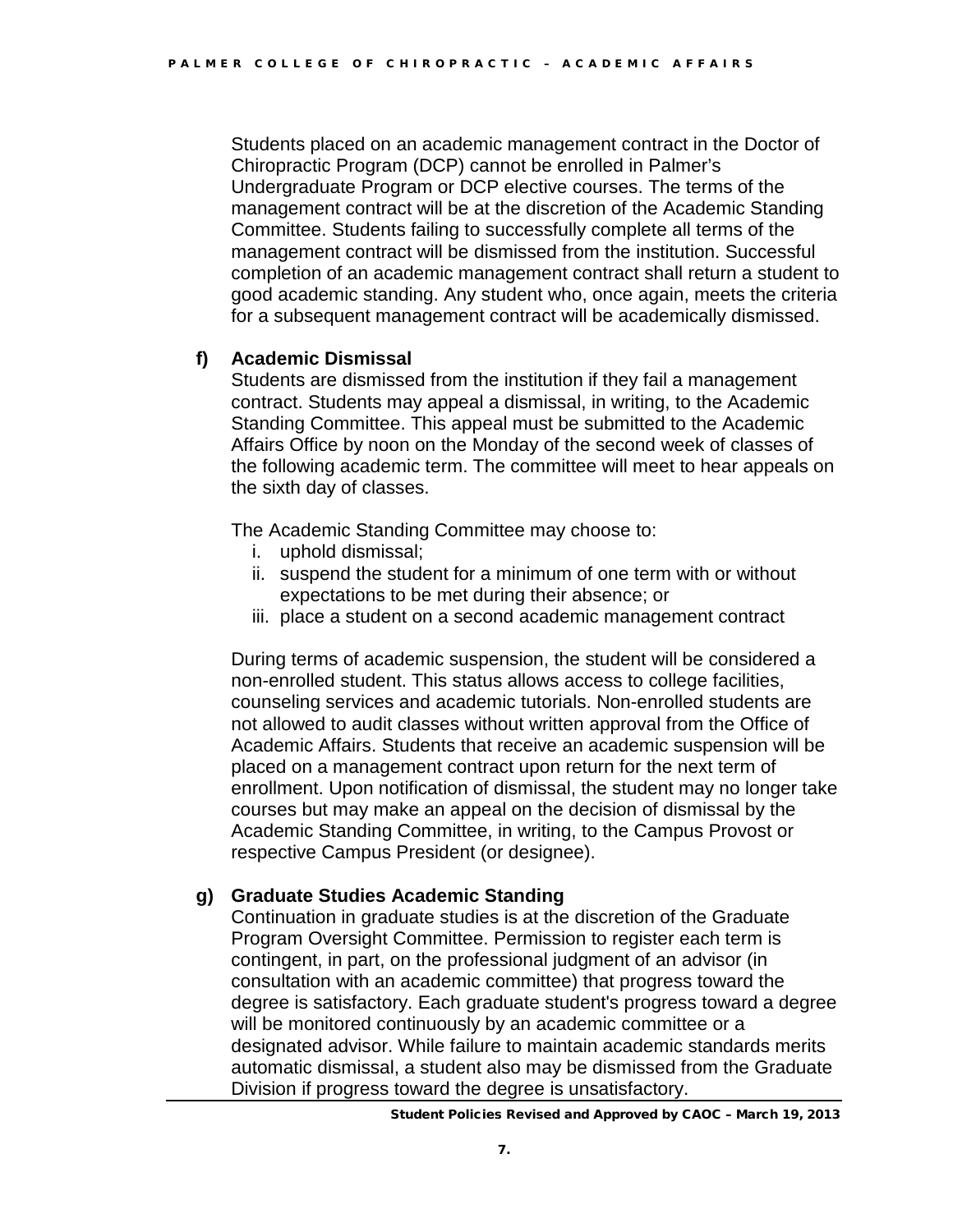Measures of Satisfactory Academic Progress are based on these categories:

- i. Cumulative Grade-Point Average (CGPA): Graduate students must have a CGPA of at least 3.0 based on total credits attempted, with no more than one grade "C". Students who fail to meet this requirement may be dismissed or placed on academic management.
- ii. Completion Rate: Timely and orderly completion of degree requirements (i.e., selection of an advisor, appointment of an advisory committee, filing a plan of study, completion of any qualifying examinations, research practicum and defense of thesis or other research) are significant measures of completion rate. It is an advisor's responsibility, shared with an academic committee, to evaluate the quality of the student's performance in completion of all degree requirements.
- iii. Maximum Timeframe: Graduate students are expected to complete the master's degree within two academic years of matriculation. A student who exceeds five years of enrollment in graduate study will be dismissed for unsatisfactory academic progress and any graduate credit earned will not be applied toward a degree from the Division of Graduate Studies of Palmer College of Chiropractic. (Refer to Length of Time Allowed to Complete Academic Course of Study policy).
- iv. It is an Advisor's responsibility, shared with an academic committee, to evaluate the overall progress the student is making toward the degree. A report of unsatisfactory progress may be filed if the advisor and committee determine that delays in completion of aspects of research are not justified although a maximum timeframe may not have been reached.
- v. An official Leave of Absence (Refer to Re-admission policy) may automatically extend the maximum timeframe without negatively impacting this measure of academic progress, at the discretion of the Graduate Program Oversight Committee. Frequent leaves or an extended leave of absence for non-academic reasons may represent unsatisfactory academic progress, as determined by an advisor and committee, the Director of Graduate Studies, or the Director's designate.
- vi. Academic Probation: When a student earns a grade "C" in a course taken for graduate credit, that student is placed on academic probation. While on probation, the student may register for graduate courses as determined by their academic committee, but must earn at least a grade "B" in each course taken in the next term of registration to be eligible for restoration to good academic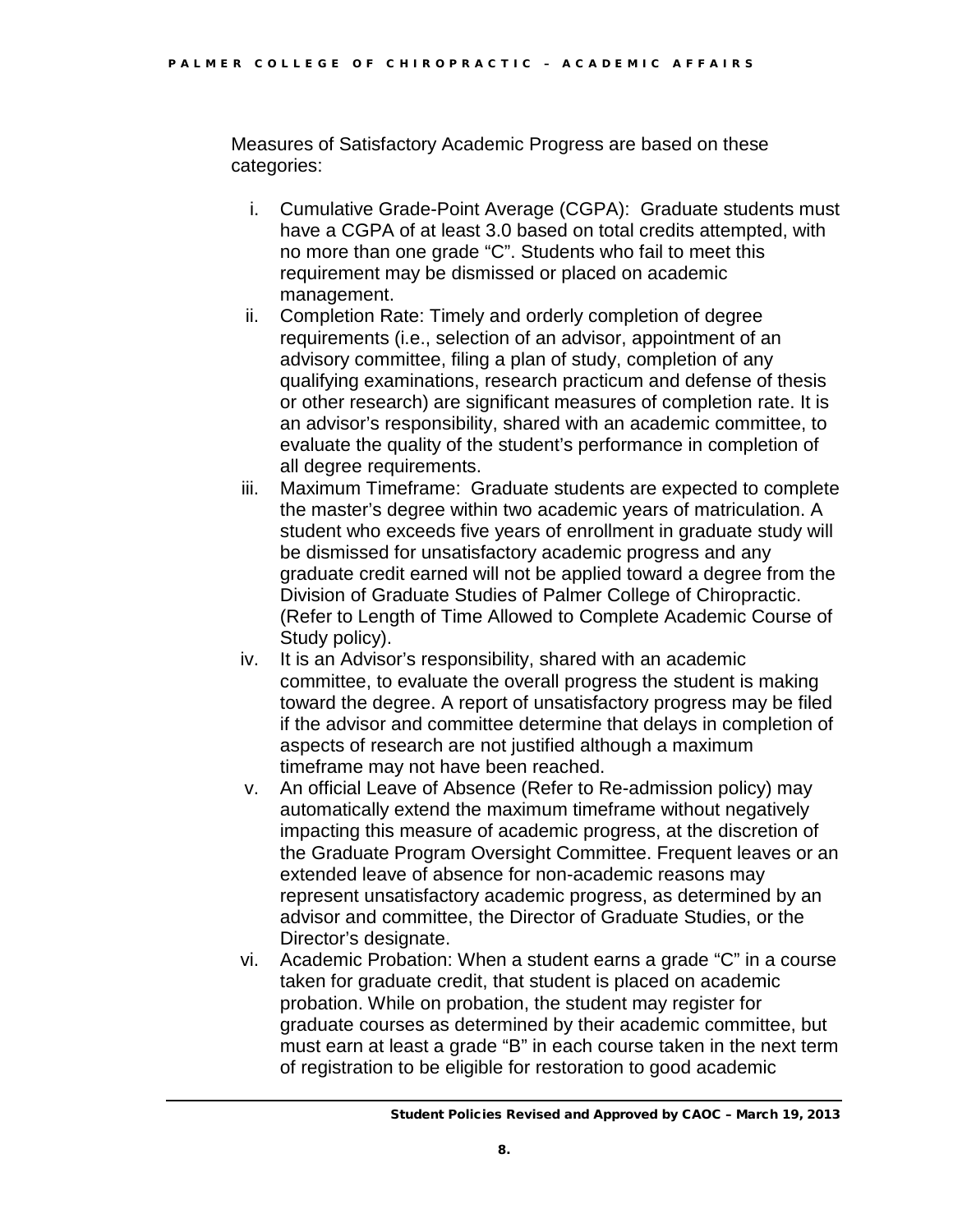standing. Additional remediation may be required at the discretion of an academic committee.

- vii. Dismissal: When a graduate student earns a second grade "C" in any course taken or an "F" in any one course for graduate credit, that student will be dismissed from the graduate studies program.
- viii. Upon notification of dismissal, the student may no longer take courses but may make an appeal on the decision of dismissal by the Graduation Program Oversight Committee in writing, to the Campus Provost.

# **3. POSTING OF ACADEMIC PERFORMANCE INFORMATION**

Student education records at Palmer College are protected by federal law (Family Educational Rights and Privacy Act - FERPA) which safeguards against the public posting of any personally identifiable information without their written consent. This information includes, but it is not limited to, performance on examinations. The public posting by student's name, matriculation number or social security number without written permission is a violation of the law.

Public posting may only occur using a procedure that is not in violation of the law. This can be accomplished either by obtaining the student's noncoerced written permission to do so, or by using code words or randomly assigned numbers that only the instructor and the individual student know. Posting of academic performance data must be in random order.

Upon matriculating into Palmer College of Chiropractic, each student will be solicited to provide the College permission to post academic performance information on public display utilizing a personal identification number (e.g. matriculation number) known to the student and the College. During the College Orientation process, each student will be asked to sign a permission / denial slip, which will be a part of their permanent record to be placed on file with the Registrar.

The names of those students requesting not to have their grades posted will be forwarded to the appropriate faculty and / or administrators by the Registrar for appropriate notification and response. These students will make arrangements with their individual instructors to have grade information provided to them.

All faculty will include a short statement within their course syllabus that notifies the student of the faculty's usual grade dissemination procedures and reiterates the options available for receiving academic information. A student may choose at any time to retract permission to have grades posted. The student must fill out and date a new permission / denial slip provided by the Registrar. The permission / denial slips are on file with the Registrar and the updated information is to be placed in the student's file.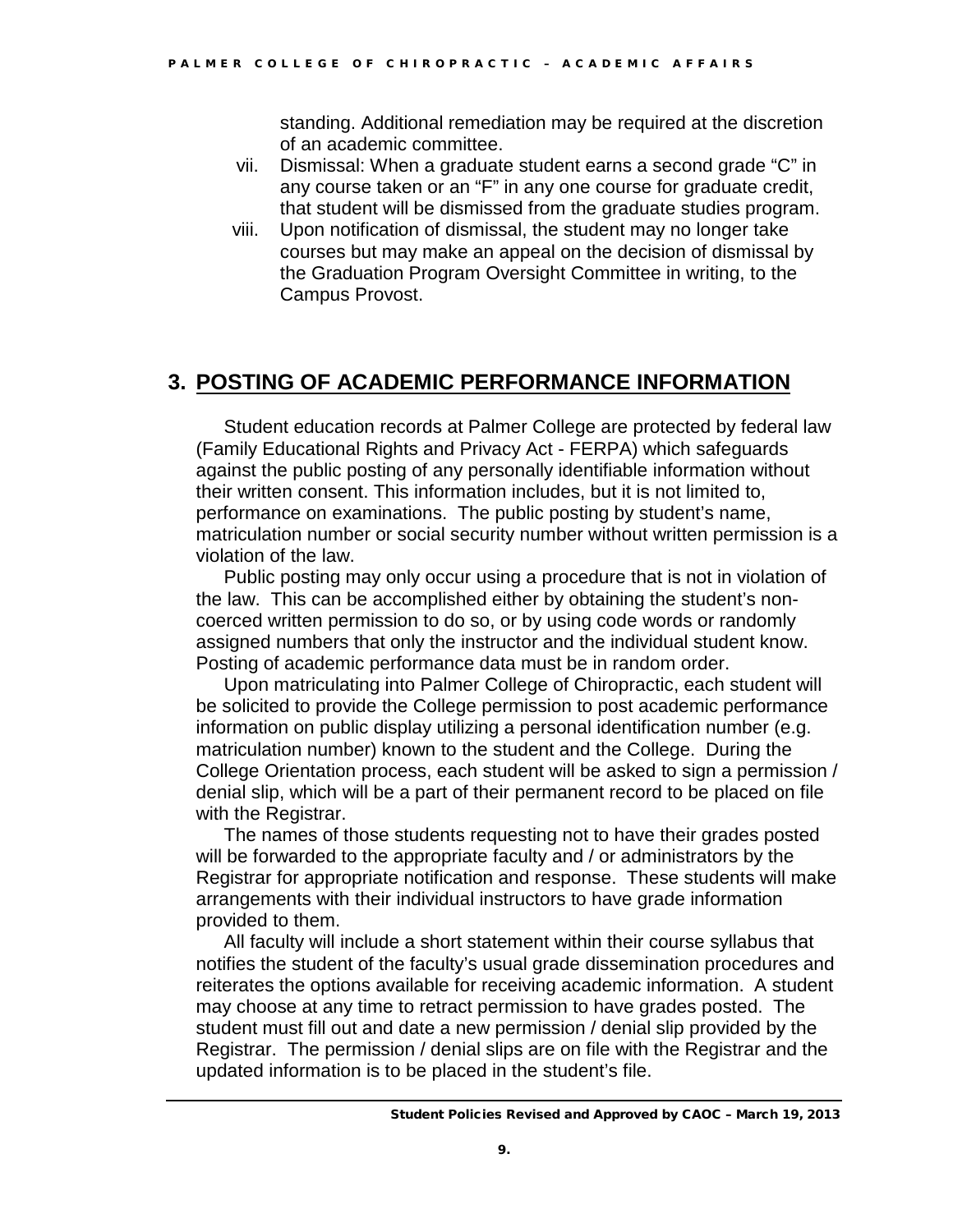Due to reasons of security, the use of e-mail dissemination of individual grades is not recommended. In the event this mode of dissemination is used, a written release from the student is required and must be kept with the student's documentation by the individual faculty.

## **4. ACADEMIC CREDIT LOAD**

### **Full-Time and Half-Time Loads**

Palmer College defines a full-time student as one who is carrying a minimum full-time credit load as follows:

- Doctor of Chiropractic Program twelve (12) credit hours with half-time status being six (6) credit hours.
- Undergraduate Studies twelve (12) credit hours with half-time status being six (6) credit hours.
- Graduate Studies three (3) credit hours or one (1) credit hour of thesis or practicum credit hours.

Palmer College also recognizes that not all students prefer or are able to handle the full-time academic load of a professional program. Some students may have difficulty in attending Palmer full-time and may need to extend their academic careers. Students choosing to extend their studies should refer to the length of time allowed to complete their academic course of study under Policy 5.

### **Maximum Credit Load**

Maximum Credit Load refers to the maximum number of course credit hours a student may register for during any one academic term.

### **Doctor of Chiropractic Program**

Students in the Doctor of Chiropractic Program, in good academic standing, may register for a maximum of twenty-seven (27) credit hours in the core curriculum and up to two elective courses without prior approval. While on academic probation or academic warning, a student will be restricted to a maximum of fifteen (15) credit hours. Any student in the DCP wishing to take more than two DCP elective courses must obtain permission from the Registrar.

### **Undergraduate Studies**

Students in the Undergraduate Studies ASCT program may register for a maximum of twenty-five (25) credit hours in the core curriculum without prior approval. Students in the Undergraduate Studies BS completion program may register for a maximum of fifteen (15) credit hours without prior approval. Students taking BS courses simultaneously with a full DCP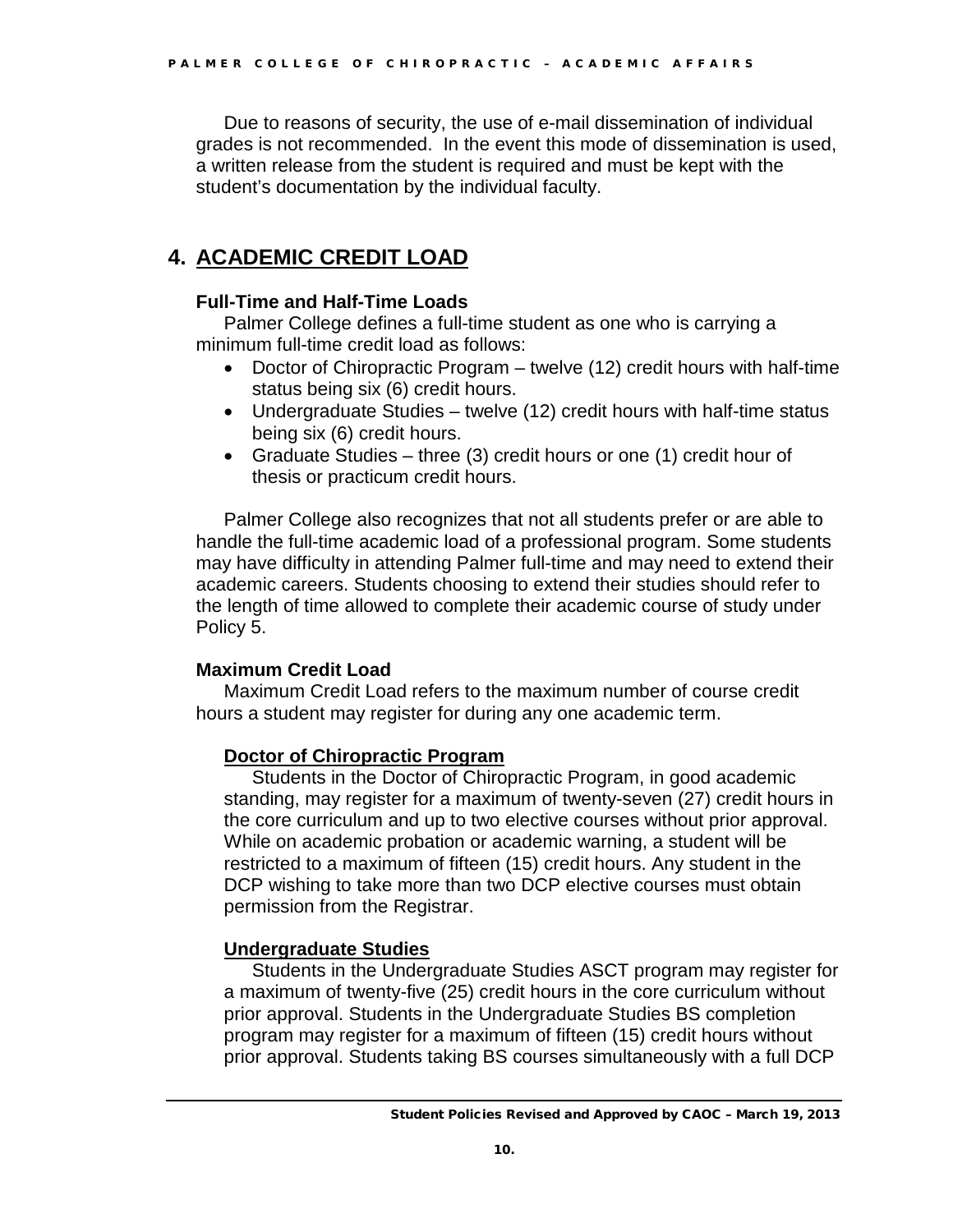credit load must have prior approval to take more than six (6) undergraduate credit hours.

Students placed on academic probation or academic warning will be restricted to taking a maximum of twelve (12) credits for that academic term of enrollment. This applies to BS and ASCT programs.

#### **Graduate Studies**

Students in the Graduate Studies Master of Science in Clinical Research may register for a maximum of twelve (12) credit hours in the core curriculum without prior approval.

# **5. LENGTH OF TIME ALLOWED TO COMPLETE ACADEMIC COURSE OF STUDY**

Doctor of Chiropractic (DC) program: A student must complete the entire DC degree course of study within eight (8) calendar years of matriculation.

Associate of Science in Chiropractic Technology (ASCT) program: A student must complete the entire ASCT degree course of study within three (3) calendar years of matriculation.

Bachelor of Science (BS) program: A student must complete the entire BS degree course of study within one (1) year after completion of the DC program. Students who complete the requisite coursework from the DC program have one (1) calendar year from the date of completion from the DC program to complete all BS coursework and be awarded the BS degree.

Master of Science (MS) programs: A student must complete the entire MS degree course of study within five (5) calendar years of matriculation.

The Academic Standing Committee will recommend those students for dismissal whose progress will not allow them to complete their studies within the number of years indicated above. An appeal on the decision of dismissal may be made in writing to the Campus Provost or respective Campus president (or designee).

# **6. WITHDRAWAL FROM THE COLLEGE**

A student may find it necessary to withdraw from the college, either on a temporary or permanent basis before the posted Campus "Last Day to Drop a Course" date. Students who choose to withdraw during a term or not to attend the upcoming term must complete the "Request to Withdraw" form available in the Student Administrative Services Office. Upon completion of this form, a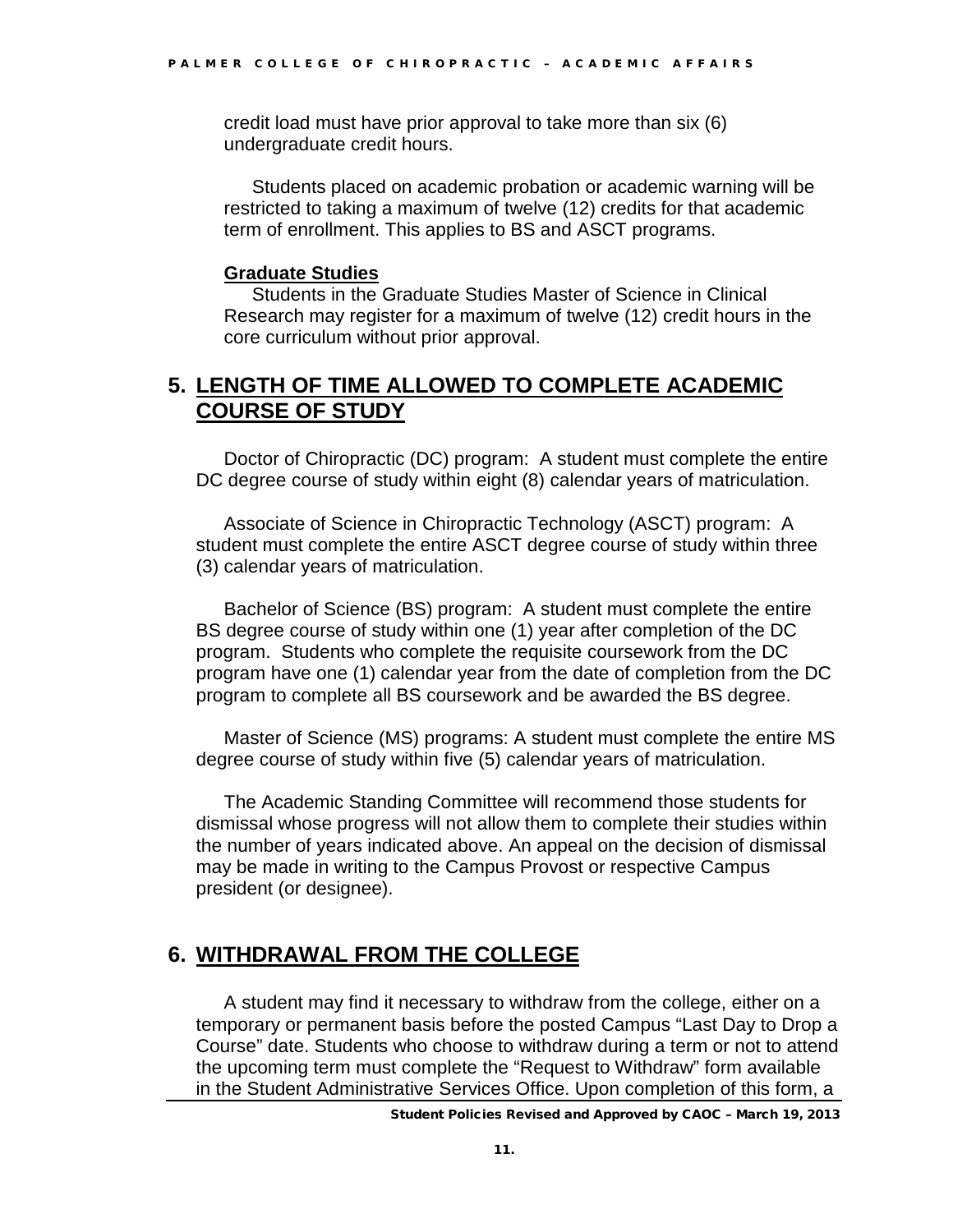withdrawal grade will be posted for all classes currently being attempted. The student's course instructors and necessary College departments will be notified of the withdrawal. Upon notification, the Office will determine the amount of any refund of tuition. Any refund due will be forwarded to the student's loan lender or the student, whichever is appropriate, within 30 days from the date of withdrawal.

Petitions to withdraw in extenuating circumstances after the official last day to withdraw should be submitted to the Registrar. Such a withdrawal is discretionary, issued under extraordinary circumstances to a student who has suffered physical and/or emotional illness, which, in the judgment of the Academic Dean, subjects the student to an unreasonable burden of completing course work in a timely fashion. An approved qualified professional must document a student's incapacity. The student must officially withdraw from all classes through the Student Administrative Services Office, and must have a signed Fit-to-Return form before re-admission is granted.

The College expressly reserves the right, and the student expressly concedes to the College's right to require withdrawal at any time of any student whose quality of work manifests as incompetence or unfitness to continue his/her course of study, or whose conduct is detrimental to, or incompatible with, the spirit and ideals of the College or profession.

It should be noted that College policy requires students to graduate within a specific number of years, depending on the program of enrollment, from the first day of attendance. Students taking time off for one or more academic terms off should be aware that this may affect their financial aid and that repayment of loans could be initiated for students taking off two or more consecutive terms. Students should contact the Financial Aid Office for details.

# **7. RE-ADMISSION**

This policy pertains to administrative decision of re-admittance for students who are currently withdrawn from enrollment in the following categories:

- Failed to register for more than one academic year, including leaves of absence
- Suspension greater than one academic year
- Dismissed students seeking re-admission

Students returning after a hiatus of less than five years from active registration in the Doctor of Chiropractic program are required to re-apply in writing to the Registrar at least sixty days prior to the start of the academic term to re-enter the program. To apply, the student must complete an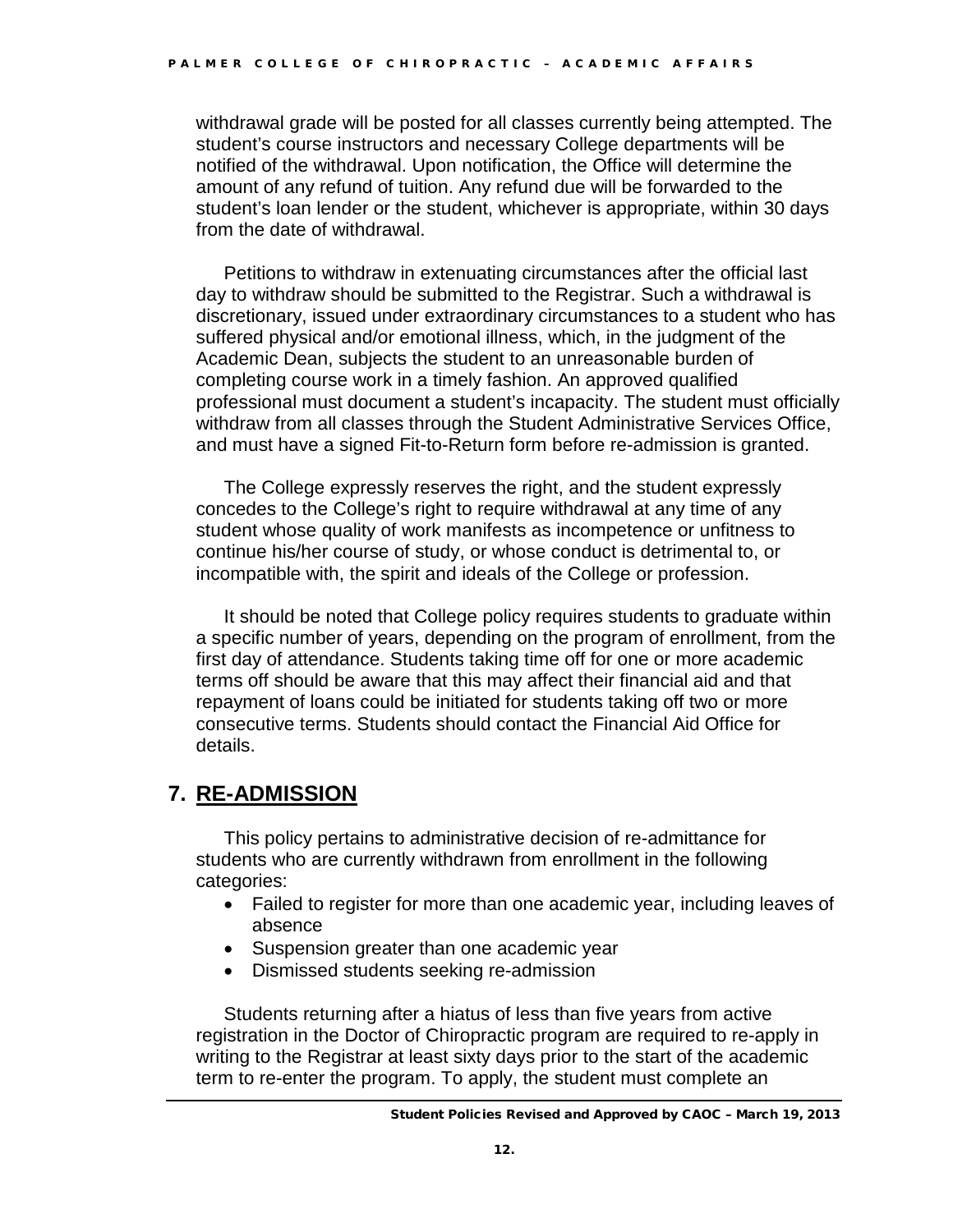Application for Re-Admission. If the student has completed course work at other institutions during the hiatus, transcripts must be forwarded directly from those institutions to the Registrar. If this course work was completed at another chiropractic college, a Student Transfer Form for Re-Admission must be completed and forwarded directly from those institutions to the Registrar.

The new materials submitted and the student's past academic and ethics record will be reviewed by the Academic Standing Committee. The Committee will then forward its recommendation to the Campus Provost or respective Campus President (or designee) for a final decision.

The College reserves the right to require that students demonstrate competency before resuming their chiropractic studies, as well as require the student to meet the current Council on Chiropractic Education (CCE) admissions requirements.

Students who interrupt their Doctor of Chiropractic education for five years or more will retain no course credits according to accreditation standards established by the Council on Chiropractic Education (CCE). Students who have taken a hiatus of less than five years from their initial enrollment date may request to have their previous academic record voided and start over as an incoming first term student. All requests will be evaluated by the Registrar and presented to the campus Academic Dean, or designee, for final action. Decisions affecting this action should be guided by the Length of Time to Complete Academic Course of Study policy.

#### **Re-admission following dismissal:**

Students previously dismissed from the College may apply for reenrollment to the Academic Standing Committee, after providing the Academic Dean evidence of sustained and substantial academic improvement since the student's previous dismissal. The Committee will make a recommendation to the Campus Provost or respective Campus President (or designee) for a final decision. The College reserves the right to deny/reserve/withhold advanced standing.

Undergraduate and Graduate Studies:

The re-admission policy applies to all programs with the exception of the CCE requirements, which apply to the Doctor of Chiropractic program only. The Academic Standing Committee will recommend a decision on readmission to the appropriate Academic Dean.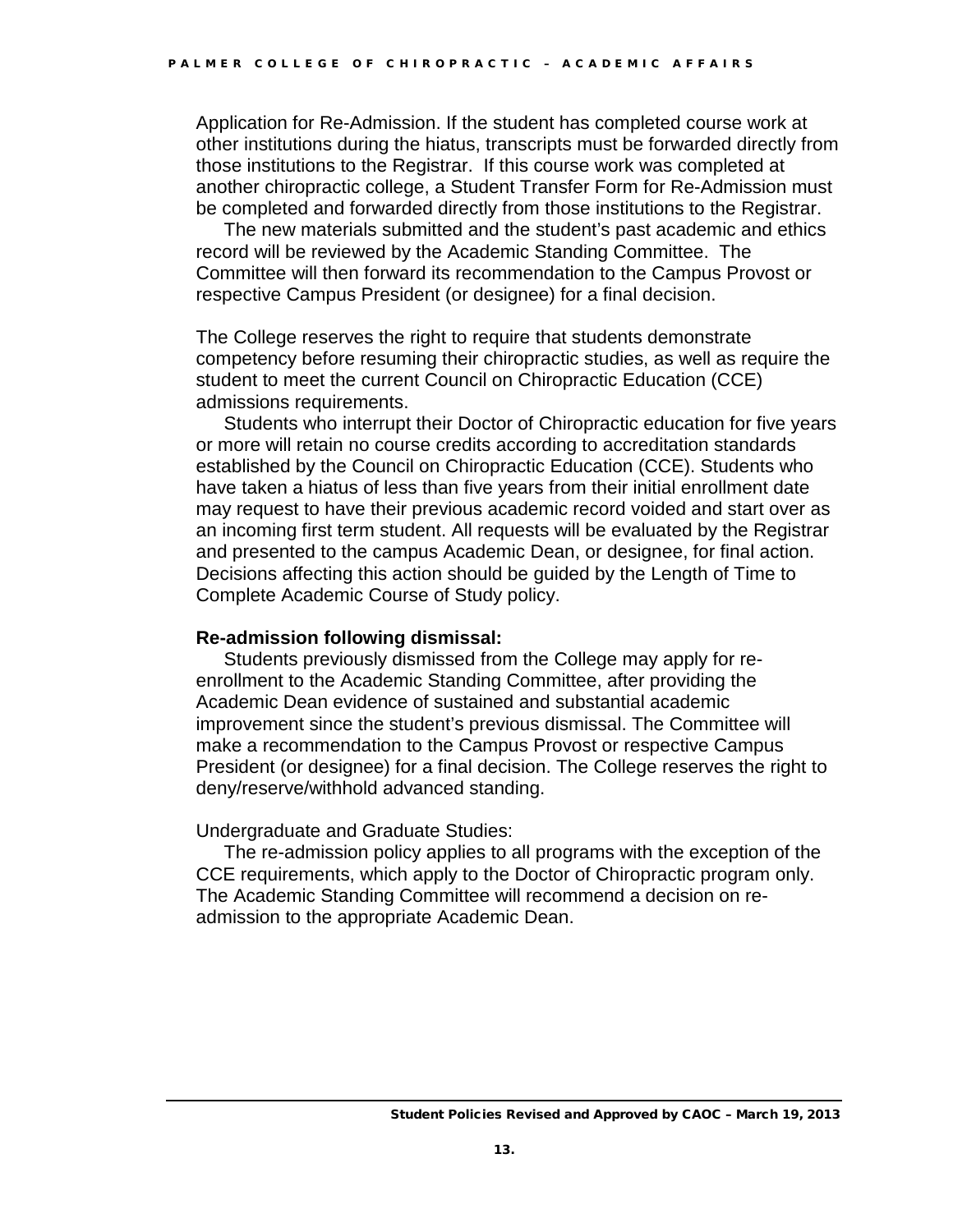## **8. TRANSFER STUDENTS/ ADVANCED STANDING**

### **Domestic Transfers**

A student who has attended another Council on Chiropractic Education (CCE) accredited chiropractic college or doctoral-level health profession program (M.D., D.D.S., D.O., D.P.M., etc.) accredited by an agency nationally recognized by the U.S. Secretary of Education may request to transfer to Palmer College of Chiropractic. Students accepted for transfer may be eligible to receive advanced standing credit for previously completed coursework. To be eligible to transfer, students must have met the CCE prerequisites at the time of enrollment at their transferring institution, and possess a doctoral-level health profession program cumulative grade point average of 2.50 or better. To transfer and receive advanced placement, the student must be in good academic and ethical standing and be eligible to re-matriculate at their transferring institution. A student dismissed from a chiropractic or doctorallevel health professional program is not eligible for transfer consideration.

### **International Transfers**

Each international student requesting transfer to Palmer College must first meet admissions requirements. Students admitted to begin the DCP on the basis of academic credentials from institutions outside the United States must meet the following requirements:

- a) Provide evidence of proficiency in reading and writing English, and an understanding of oral communication in English, commensurate with the level of proficiency expectations established by the DCP for successful completion of the DCP.
- b) Provide evidence of completing 90 undergraduate semester hours, substantially equivalent to that completed by beginning students admitted from United States institutions, with no less than a 2.75 grade point average.
- c) Provide evidence of proficiency in the subject matter of each course for which credits are accepted.
- d) Provide evidence of having financial resources sufficient to complete at least one full year of full-time attendance in the DCP.
- e) Meet all applicable legal requirements for study in the United States.

### **ADVANCED STANDING**

Advanced standing may be granted to a student who has completed a graduate level course that is required by Palmer College of Chiropractic while attending another institution within the last five years. Graduate professional credits earned through an accredited graduate, medical, osteopathic college or CCE-member college may be used for advanced standing. Each course will be individually evaluated and credit will be granted only when approved by the College. For specific procedures and restrictions, please contact the college Registrar.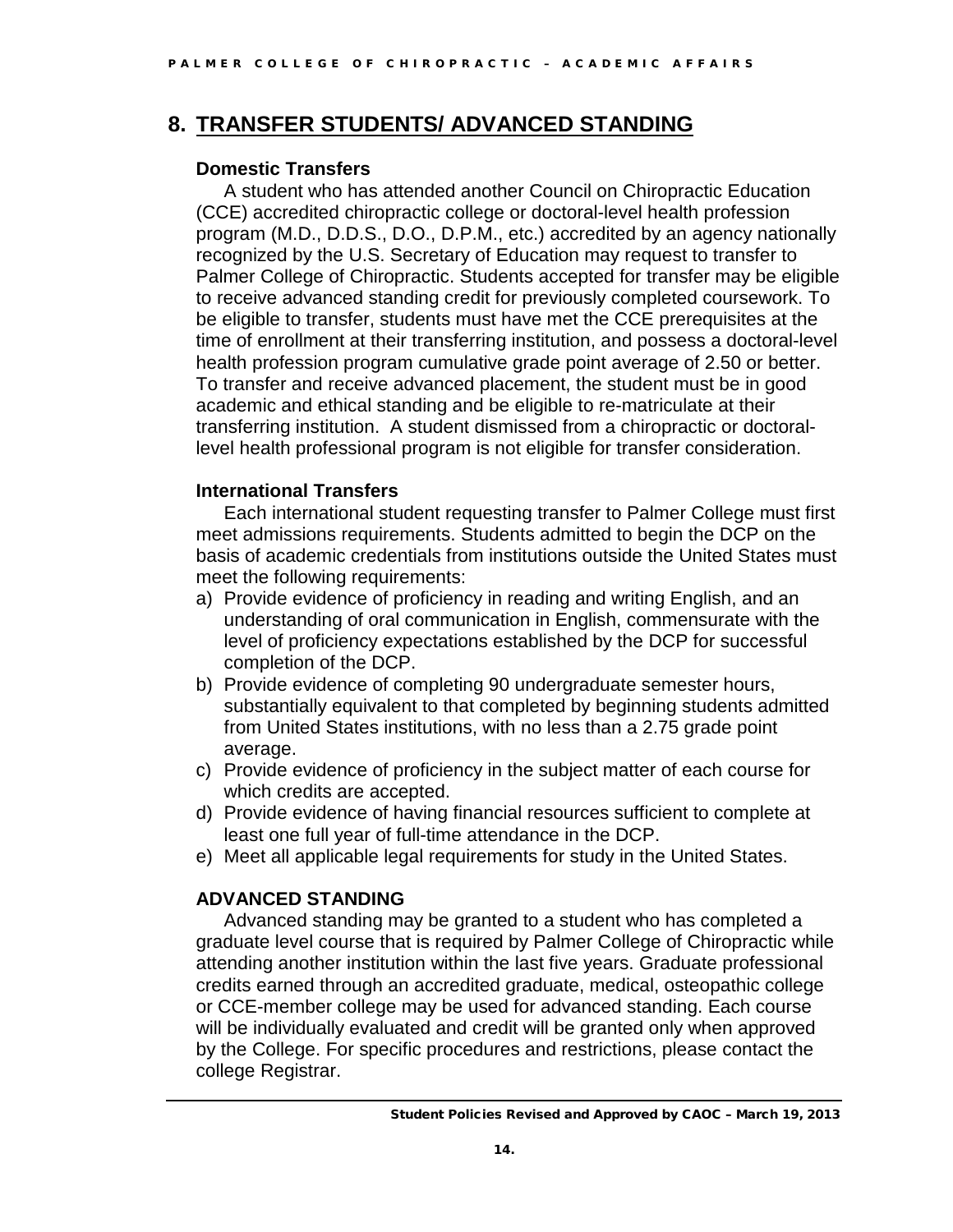Once the applicant has acquired Advanced Standing Evaluation information from the Admissions Office or campus Registrar, the following applies:

- The transferring student should provide course descriptions and any other documentation (syllabi) describing the course content for those courses in which advanced standing is requested.
- This information must be received by the Admissions Office no later than one month prior to the beginning of course instruction.
- An official transcript of the course must be on file in the student's records.
- The request will be approved by the Dean for the appropriate grade, hours and course content. The student will then be notified of the results by mail.

For international transfers, credit from non-U.S. professional programs must be evaluated by the World Educational Services (WES), or equivalent transcript evaluator, before applying for transfer. Academic work will be evaluated by Palmer to determine that prerequisite admissions requirements are met. Once admissions requirements are met, evaluation for advanced standing credits will follow. Credits used to meet admissions requirements cannot be used in granting advanced standing credits.

Transfer student and advanced standing criteria:

- The student must be in good academic and ethical standing at the transferring institution;
- Overall chiropractic or other doctoral-level cumulative GPA must be 2.50 or above;
- Previous fulfillment of all CCE prerequisite admissions requirements;
- Transfer credits must be equivalent in credit hours, content and quality to that of Palmer College of Chiropractic; the earned grade is not transferred, and, thus, the course does not affect the student's grade point average at Palmer College of Chiropractic;
- Only credits with a grade of "C" or better are considered for transfer;
- Credits accepted for transfer must have been awarded within five years of the date of admission to Palmer College. Older credits in certain areas may be accepted if the transferring student holds an earned doctorate in one of the health sciences (e.g., D.C., M.D., D.O., D.D.S., D.P.M.) or a graduate degree in an academic discipline closely related to the health sciences;
- Applicants who already hold a doctorate in chiropractic must surrender their first D.C. degree prior to granting a second chiropractic degree;
- Credits used to satisfy the minimum prerequisites for admission may not be used for advanced placement credit;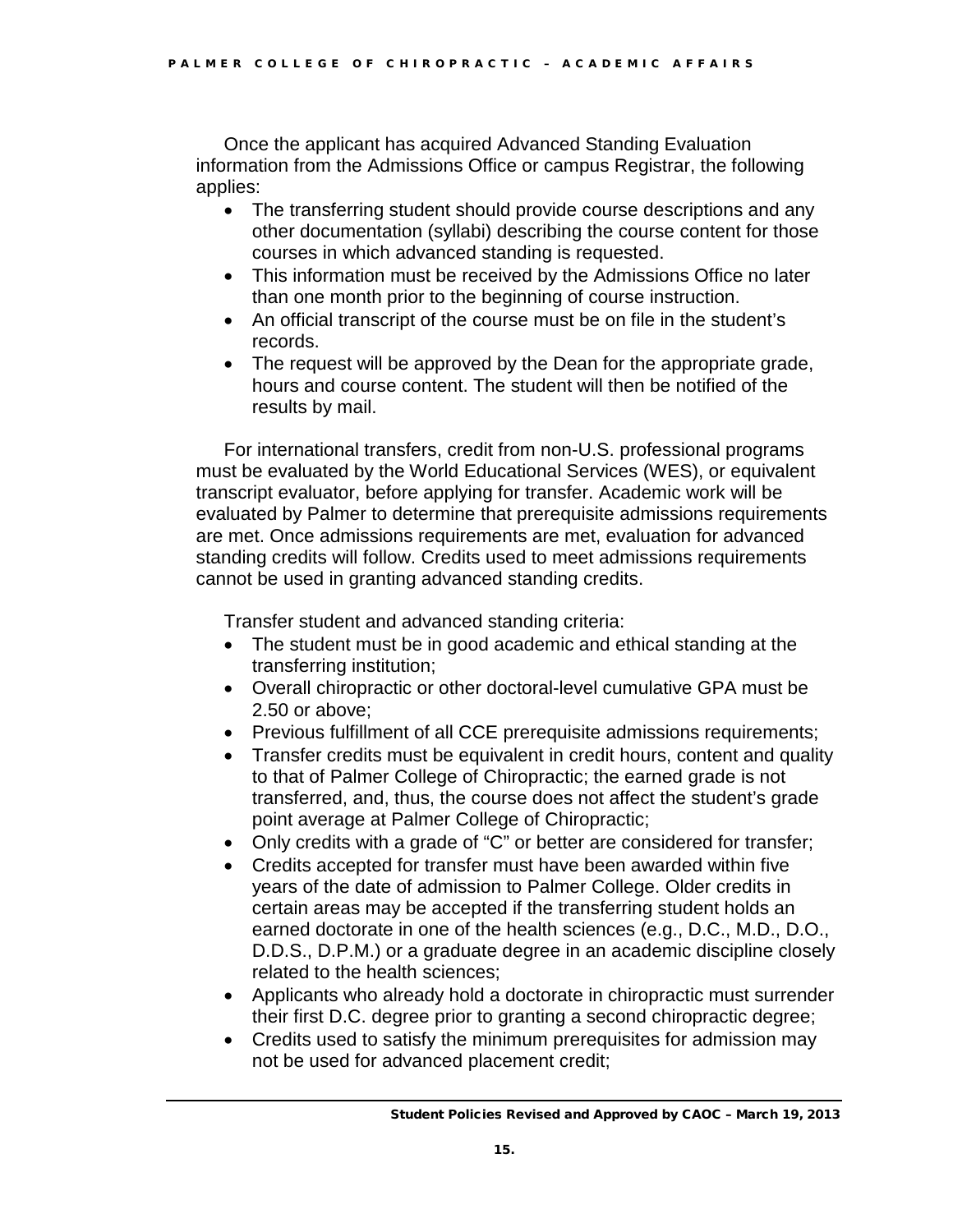- Each course will be individually evaluated and credit will be granted only when approved by the College;
- Palmer transcripts will record transfer courses and credits as issued by the awarding institution, including the name of the awarding institution;
- Students transferring from another chiropractic program must complete the Chiropractic College Transfer Form available from the Admissions Department.
- Students will be placed according to their incoming educational profile (i.e. third term).

In addition to awarding advanced standing credit, the College may offer credit by examination (see policy 9. Credit by Examination).

In order to receive a degree from Palmer, a student must have satisfied all academic and clinical requirements, be in good ethical standing, and must have earned not less than the final 25 percent of the total credits required for the D.C. degree from Palmer College of Chiropractic, allowing up to 75 percent of the total credits through advanced standing.

Students wishing to transfer from Palmer College of Chiropractic to another institution must contact that institution directly to determine whether credits will be accepted. As with any academic program, transferability of credit is at the discretion of the accepting institution.

Students should inquire for further details directly to the Office of the Academic Dean.

### **Transferring Between Palmer Campuses**

Students requesting to transfer between Palmer campuses must meet the same transfer student and advanced standing criteria outlined above. Advanced placement credit will be awarded and based on a detailed courseby-course review. The awarding of advanced standing credit varies across the three campuses due to the variation in academic term length and the structure and sequence of the academic coursework.

### **Undergraduate Studies Programs:**

Transfer policy is the same as stated under the Doctor of Chiropractic program with the following exceptions:

• Undergraduate Program transfer credit is accepted for equivalent course work when a minimal grade of "C" is earned from an institution or institutions accredited at the college level by an accrediting body that is nationally recognized by the U.S. Secretary of Education.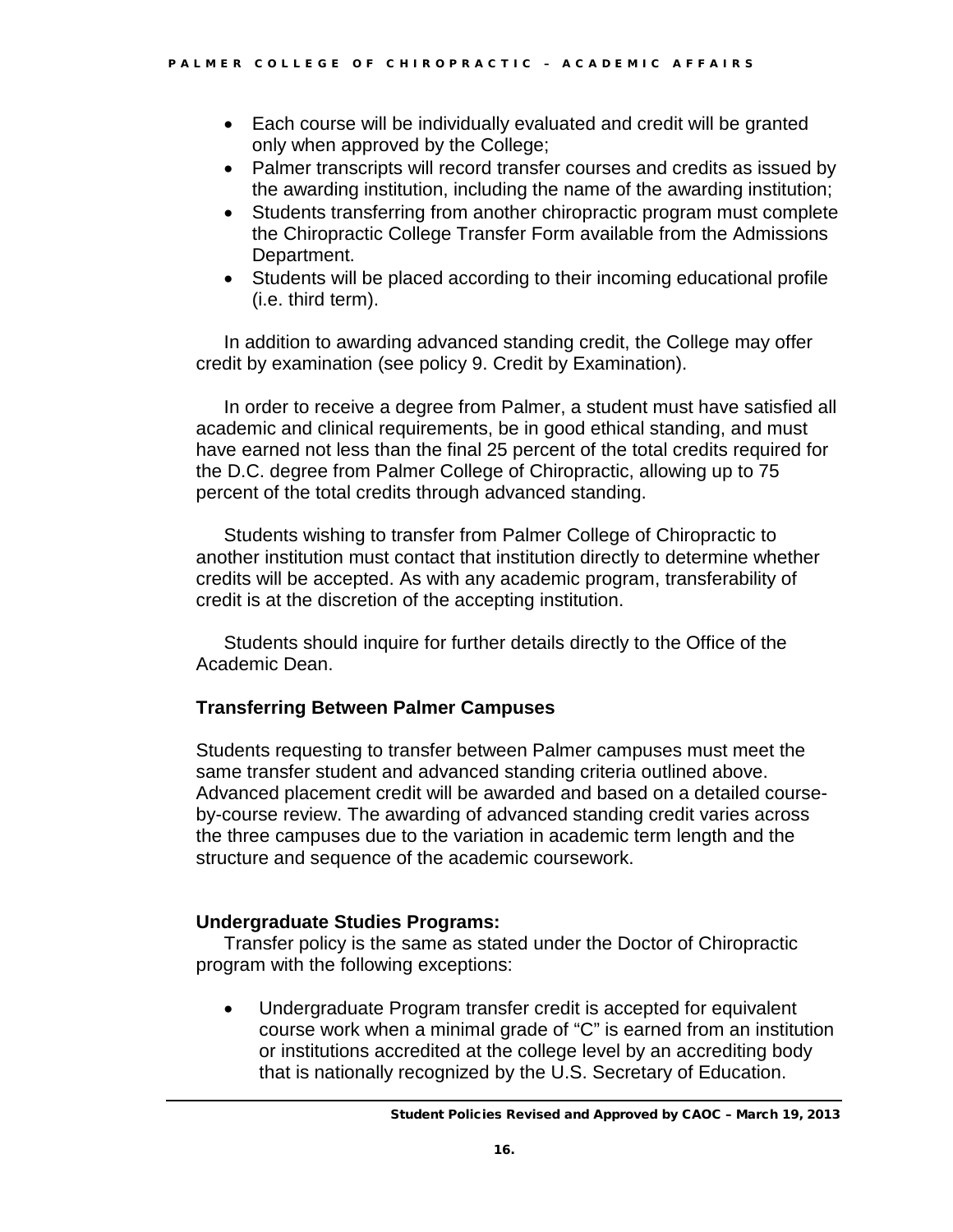- BS students may transfer 90 credit hours of undergraduate coursework (60 credit hours from freshman/sophomore level and 30 hours from junior/senior level),
- ASCT students may transfer in 30 credit hours,
- Official transcripts are required for transfer credit to be considered. In addition, students may be required to provide a copy of the catalog description and/or the course syllabus from the institution where the credit was awarded to validate that the course satisfies the transfer credit criteria.

#### **Graduate Studies Programs:**

- Graduate-level course credits earned prior to matriculation are not eligible to be transferred into the MS program at Palmer College of Chiropractic.
- Once matriculated, a student may transfer up to six (6) credit hours earned after matriculation with prior approval to fulfill select credit hours.
- Only credits with a grade of "B" or better are considered for transfer.
- Official transcripts are required for transfer credit to be considered. In addition, students may be required to provide a copy of the catalog description and/or the course syllabus from the institution where the credit was awarded to validate that the course satisfies the transfer credit criteria.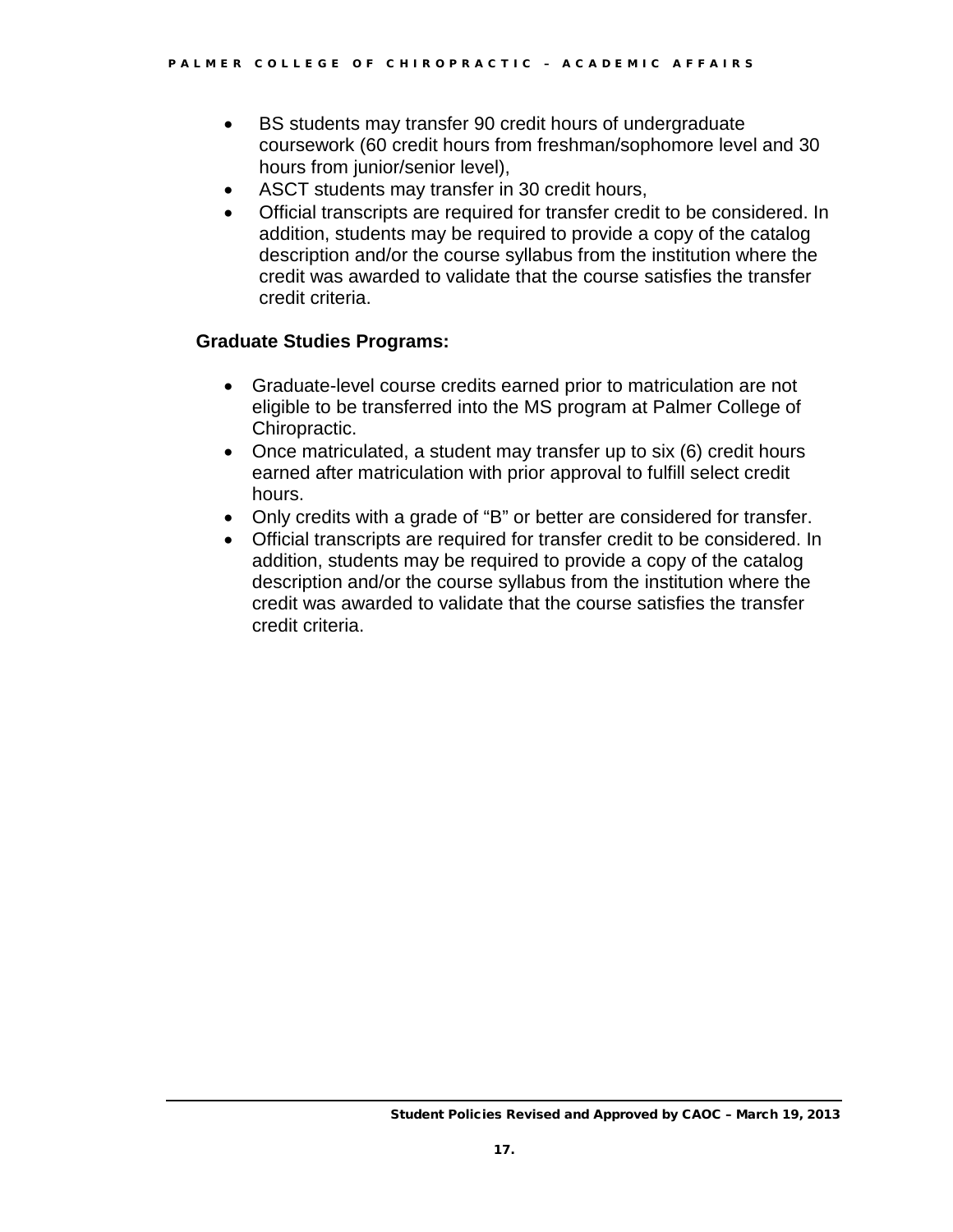## **9. CREDIT BY EXAMINATION**

A student may receive course credit by examination, at the discretion of each course instructor, if the following equivalent course guidelines are met:

- Prior course credits must be substantially equivalent in credit hours, content and quality to that of Palmer College of Chiropractic. Only courses that are awarded 300 level or above credit with a grade of "C" or better within five years of the date of admission to Palmer College will be considered for credit by examination eligibility. Older credits in certain areas may be accepted if the student holds an earned doctorate in one of the health sciences (e.g., D.C., M.D., D.O., D.D.S., and D.P.M.) or a graduate degree in an academic discipline closely related to the health sciences.
- Credits used to satisfy the minimum prerequisites for admission may not be used for credit by examination.
- The equivalent course must carry credit equal to the course for which a test-out is granted.
- Each course will be individually evaluated by the course instructor and the College Registrar. Upon successful eligibility determination, the instructor will administer the appropriate competency examination. Upon successful exam completion, credit will be granted, as determined by criteria outlined by the course instructor and approved by the College. A grade "P" (passing) will be awarded, which will carry no quality points toward the student's Grade Point Average (G.P.A.).
- If the credit by examination was unsuccessful, the student will complete the course as registered during the term. A student will not be given the opportunity to re-take an exam if unsuccessful.
- The credit by examination must be completed, with the credit by examination form submitted to the College Registrar by noon on the first Friday of the academic term in which the student is registered for the course.
- Students granted credit by examination will still be required to register for the course as though they would be sitting the entire class. Tuition will not be charged for credits granted by examination.
- In addition, to take the examination for exemption, the student must have successfully completed all prerequisite courses to the course for which he/she wishes to test out.
- Not available for Graduate Studies Programs.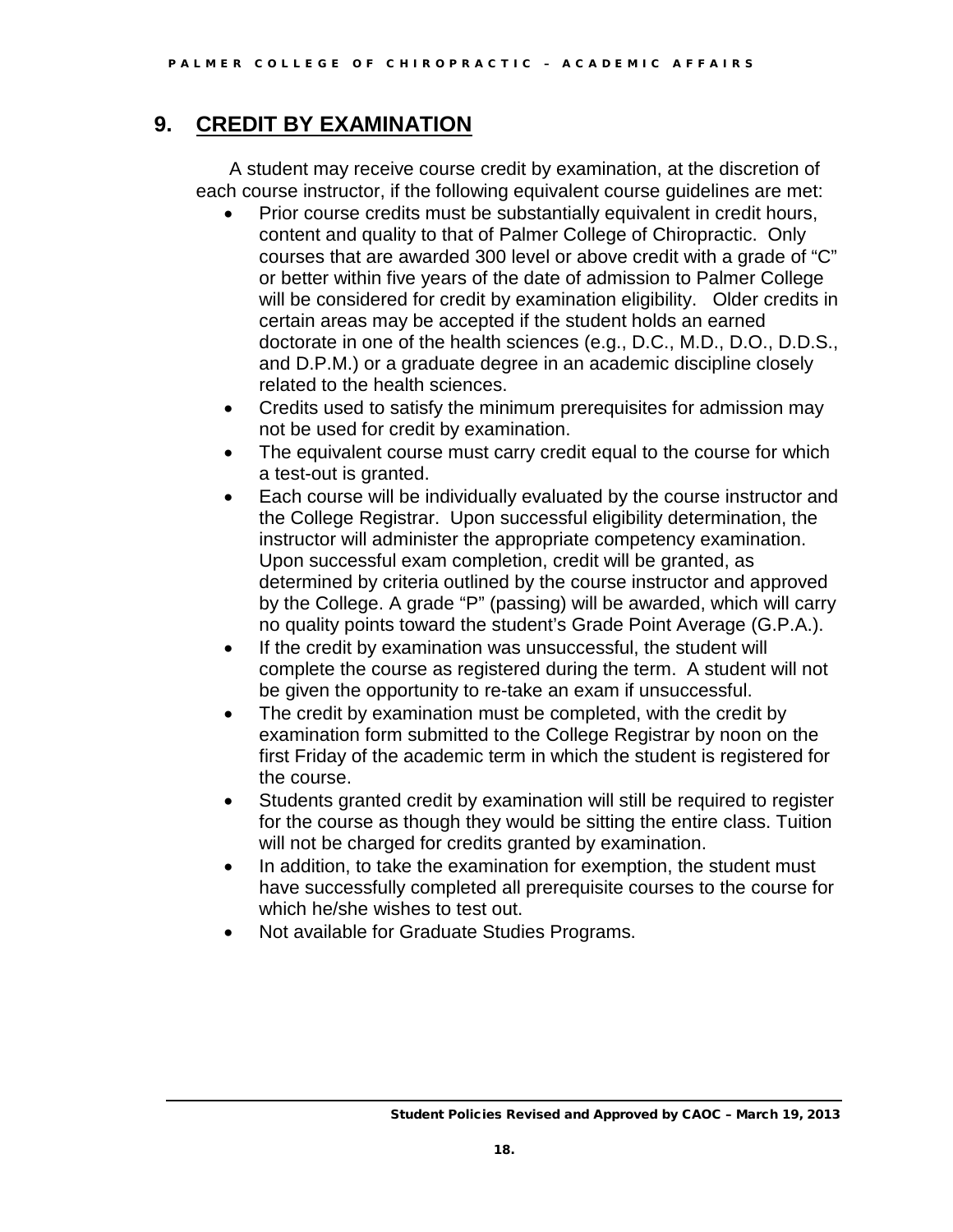### **10. DEFINITION OF AN ACADEMIC YEAR**

The definition of an academic year for financial aid purposes at Palmer College of Chiropractic is one in which a student completes a minimum number of weeks of instruction and a minimum number of credit hours.

#### **Doctor of Chiropractic Programs:**

Davenport Campus – An academic year is defined as two fifteen- (15- ) week trimesters, or thirty (30) weeks of instruction, and a minimum twenty-four (24) credit hours.

Florida and West Campus – An academic year is defined as three eleven (11) week quarters, or thirty (30) weeks of instruction, and a minimum thirty-six (36) credit hours.

### **Undergraduate Studies Programs:**

An academic year consists of two fifteen- (15- ) week trimesters, or thirty (30) weeks of instruction, and a minimum twenty-four (24) credit hours.

#### **Graduate Studies Programs:**

An academic year consists of two fifteen- (15- ) week trimesters, or thirty (30) weeks of instruction, and a minimum twelve (12) credits of course work, or two (2) credits of thesis work.

### **11. SATISFACTORY ACADEMIC PROGRESS POLICY FOR RECIPIENTS OF FINANCIAL AID**

The Office of Financial Planning at Palmer College of Chiropractic is required by federal regulations to monitor that all enrolled students are making Satisfactory Academic Progress (SAP) towards completion of their degree. All students are monitored for SAP regardless of their eligibility or intent to receive financial aid. A student who does not meet the SAP requirements may lose eligibility to receive Federal Title IV aid including the Federal Pell Grant, Federal Supplemental Educational Opportunity Grant (FSEOG), Federal Perkins Loan, Federal Direct Stafford Loans (subsidized and unsubsidized), Federal Direct PLUS Loans, and Federal Work-Study and all sources of Institutional Aid including Endowed and Gift Scholarships.

A new student is considered to be meeting SAP requirements upon admission into a degree program. The academic records of all students are reviewed at the end of every term to determine if SAP requirements are being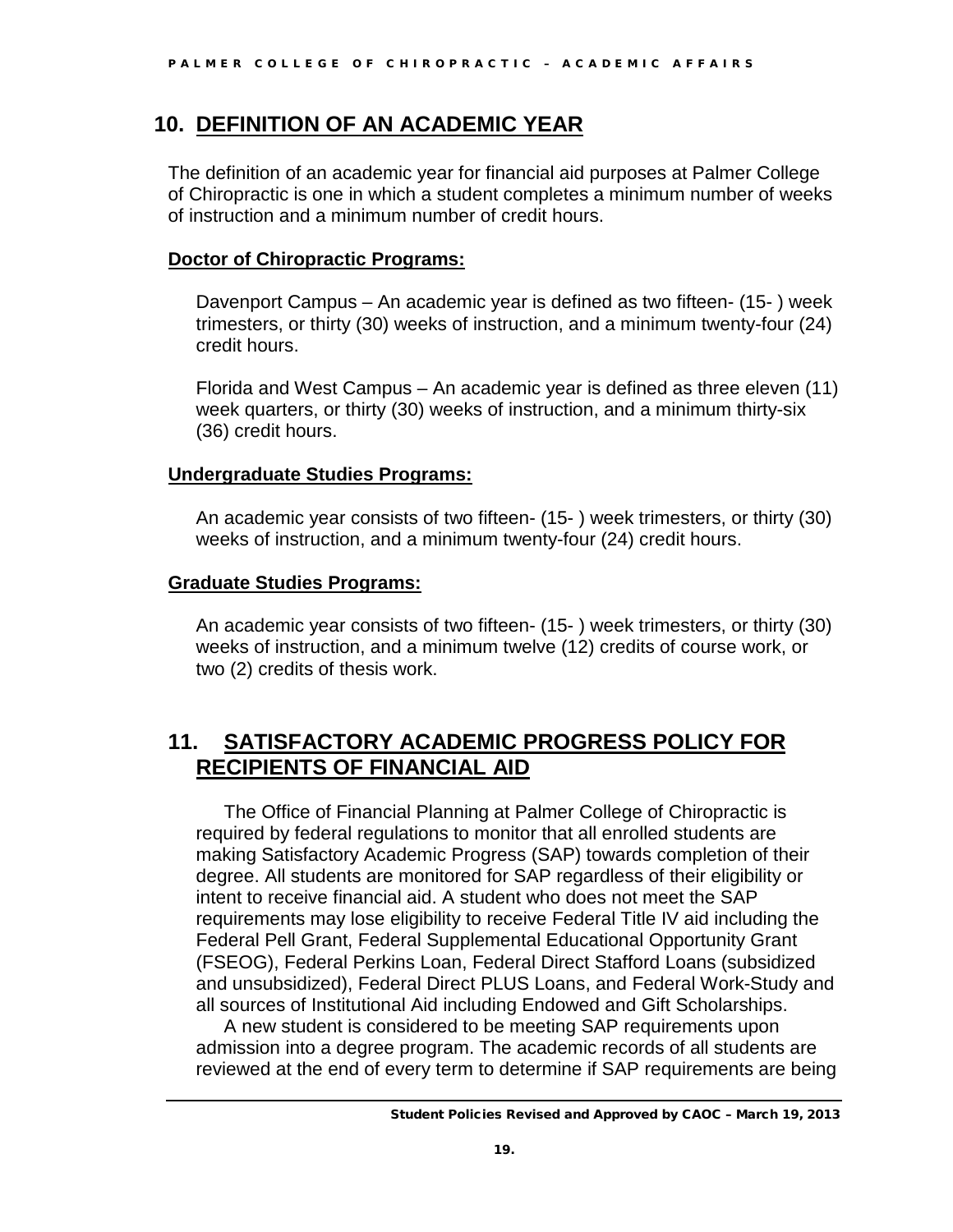met. All periods of a student's enrollment, whether the student received aid or not, are included in the SAP review. A student who does not meet any one of the eligibility criteria (stated below) is determined to not be making SAP towards completion of their degree.

Students may continue to receive financial aid by meeting all of the following criteria which have been established as the minimum standards for making SAP at Palmer College of Chiropractic. This policy replaces all previous SAP policies.

### **SAP Eligibility Criteria**

**Minimum Cumulative Grade Point Average Requirement:** A student must maintain a minimum cumulative grade point average (CGPA) to retain financial aid eligibility. A minimum CGPA of 2.0 must be earned for all undergraduate students and students in the Doctor of Chiropractic program. A student enrolled in the Master of Science in Clinical Research program must maintain a CGPA of 3.0.

**Transfer:** A transfer student's GPA earned on classes accepted for transfer credit toward degree requirements is not included in the calculation of CGPA.

#### **Minimum Cumulative Pace Requirement (Credit Hour Completion Rate):**

The cumulative rate of credit hours successfully completed as a percentage of cumulative credit hours attempted is a measure of the pace at which a student is progressing toward a degree. A student must successfully complete at least 67% of cumulative attempted hours by the end of each term. A student is deemed to have successfully completed a course in which a grade of A, B, C, or P is earned. For the Master of Science in Clinical Research degree program, a student is deemed to have successfully completed a course in which a grade of A, B, or S is earned. Credits attempted will be the total of those credits for which a student is registered at the conclusion of the add/drop period as defined by the College.

**Transfer:** Credits accepted by the College toward degree requirements are included as both credit hours successfully completed and credit hours attempted in the calculation of pace.

**Maximum Time Frame Requirement:** The maximum number of credit hours allowable to complete a degree is 150% of the credit hours normally required to complete the degree program.

**Transfer:** Credits accepted by the College toward degree requirements are included in the computation of maximum time frame.

**Academic Standing:** A student who meets the above criteria but is placed on Academic Warning, Academic Probation, or Academic Management Contract by the Academic Standing Committee does not meet the SAP requirements.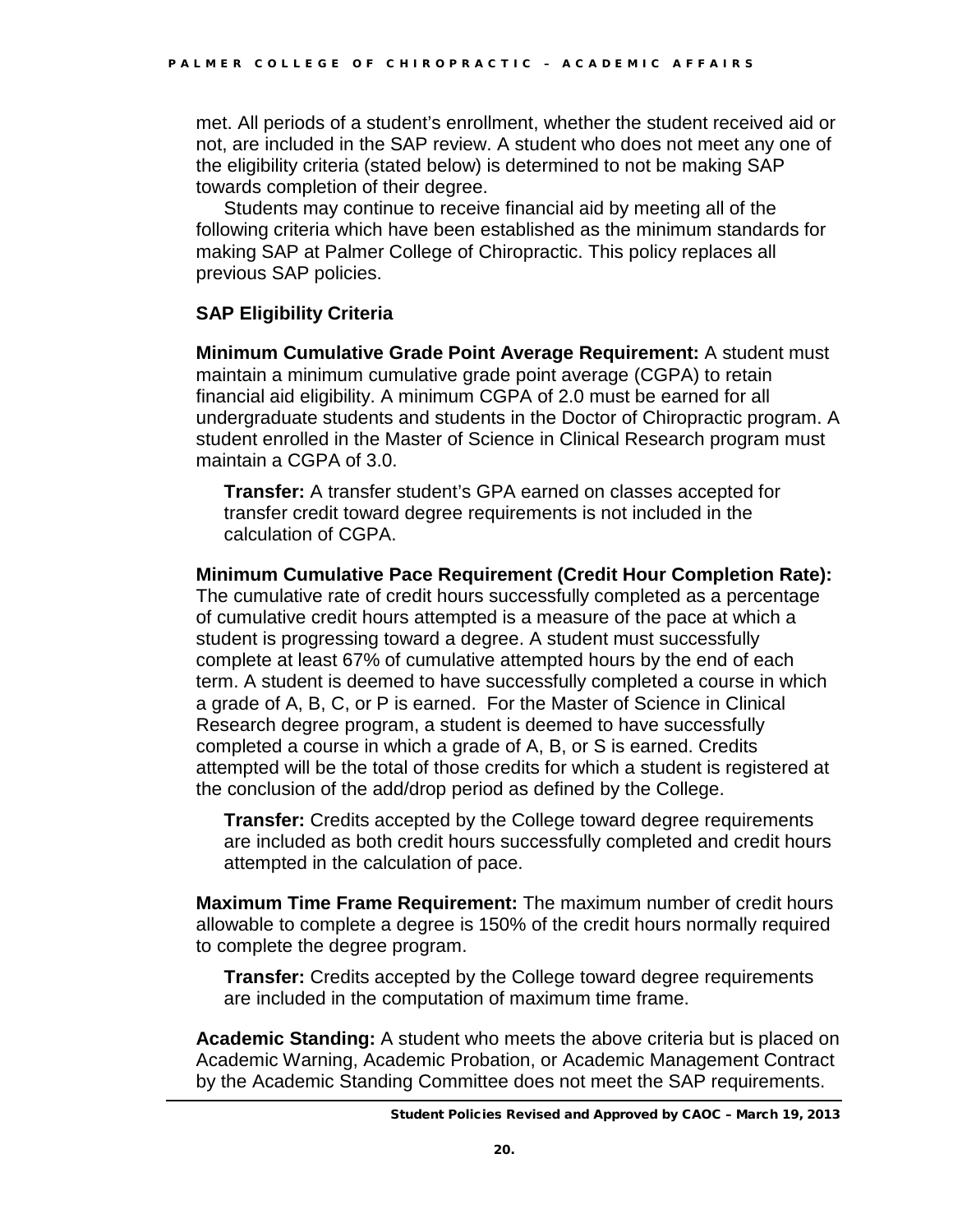#### **Treatment of course withdrawals, incompletes, repeated courses and electives:**

**Withdrawals (W or AW):** Courses dropped before the conclusion of the add/drop period that no longer appear on the student's transcript will not count as a course attempted. Courses dropped after the add/drop period for which the student receives a "W" or "AW" grade, will count as a course attempted.

**Incompletes (I):** If a student has an incomplete grade in a course at the time of SAP review and the outcome of the grade in that course will affect whether or not a student meets the SAP eligibility criteria, the student record will not be reviewed for SAP, and financial aid will be on hold until the incomplete grade has been processed into a final grade.

**Repeated courses:** For courses repeated, only the most recent grade is included in the CGPA. All repeated courses will be included in attempted hours.

**Electives:** Elective classes that are not counted towards a student's degree program are not included in the SAP review. This includes bachelor classes taken while enrolled in the Doctor of Chiropractic program. If an elective is a part of the degree program requirements, it will be included in the SAP review.

### **SAP Statuses**

**Financial Aid Eligible:** This status is assigned to a student who meets the SAP eligibility criteria. A student with this assigned status is eligible to receive financial aid.

**Financial Aid Warning:** A student that does not meet the SAP eligibility criteria is placed on Financial Aid Warning for the term following the deficiency. A student is eligible to receive financial aid during the warning period. At the end of the warning period, a student's performance will be reviewed against the SAP eligibility criteria and if found to be in compliance will be assigned the Financial Aid Eligible status. If a student again does not meet the SAP eligibility criteria (including the repetition of an Academic Warning status), the student will have the opportunity to appeal (see the section below titled "SAP Appeals").

**Financial Aid Probation:** A student who has been placed on Financial Aid Warning status and does not meet the SAP eligibility criteria at the end of that term, but submits a SAP appeal that is granted by the Financial Aid Appeals Committee is considered to be on Financial Aid Probation for the following term. A student is eligible to receive financial aid during the probation period. At the end of the probation period, a student's performance will be reviewed against the SAP eligibility criteria and if found to be in compliance will be assigned the Financial Aid eligible status. If a student does not meet the SAP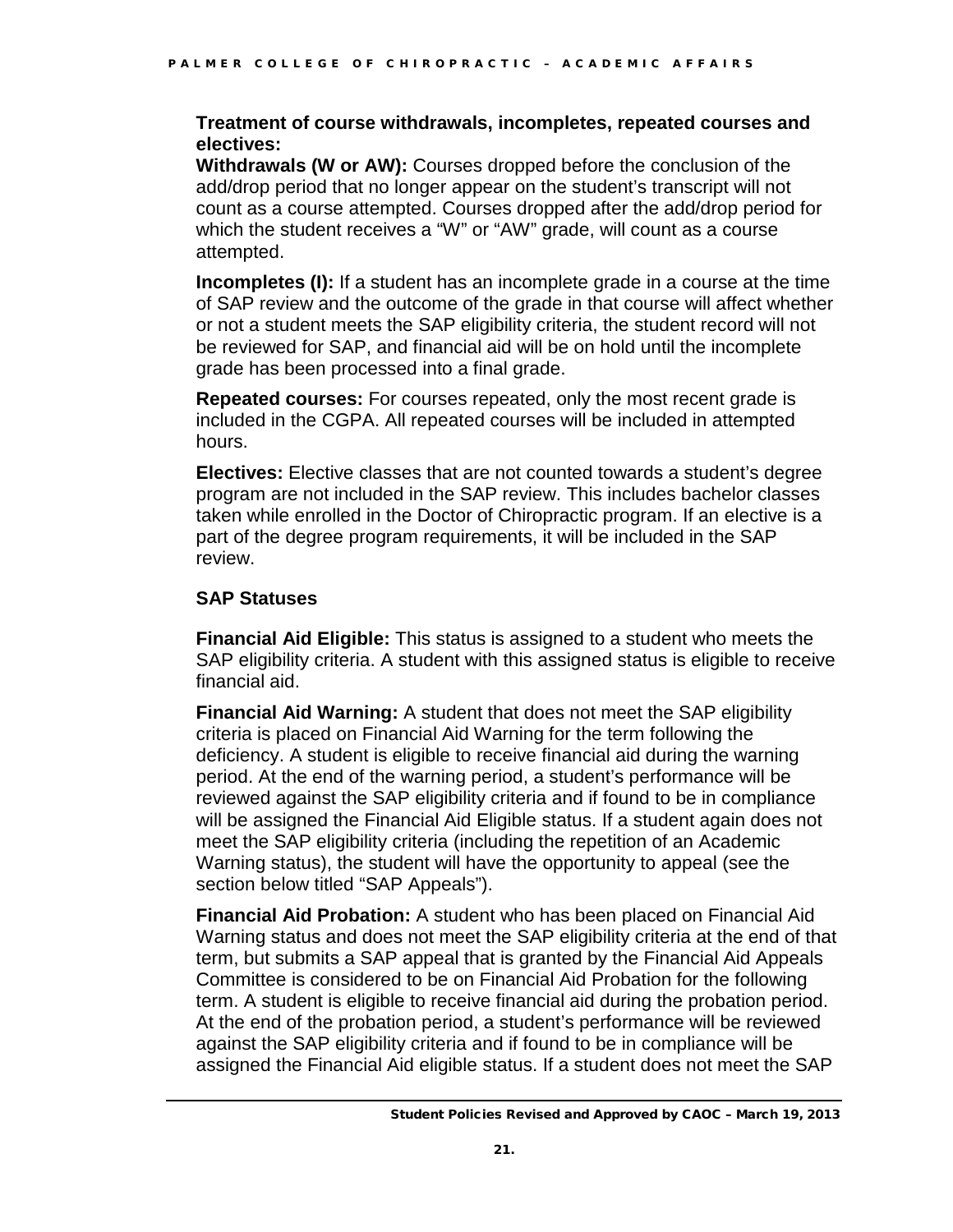eligibility criteria, the student will be placed on the Financial Aid Termination status.

**Financial Aid Termination:** A student who does not meet the SAP eligibility criteria at the conclusion of the Financial Aid Warning period and who either fails to appeal or has the appeal denied, will be placed on Financial Aid Termination. Additionally, a student who does not meet the SAP eligibility criteria at the conclusion of the Financial Aid Probation period will be placed on Financial Aid Termination. Financial aid cannot be received while on this status. In order to return to Financial Aid Eligible status, the student must correct the identified deficiencies.

#### **SAP Appeals**

A student who does not meet the SAP eligibility criteria at the conclusion of the term in which the student was put on a Financial Aid Warning status, may file a written appeal. The student must clearly explain the extenuating circumstances as to why the SAP eligibility criteria was not met and provide proper documentation to support the extenuating circumstances. Circumstances may include (but are not limited to) significant medical issues or death of an immediate family member. The appeal must also include an explanation of what has changed in the student's situation that will allow the student to demonstrate satisfactory academic progress at the next evaluation.

Students will have the option of attending/enrolling in classes when an appeal is necessary. However, financial aid eligibility will not be calculated and released unless the appeal is approved. If the appeal is denied, the student is responsible for any balance owed to the College. The appeal must be submitted to the Office of Financial Planning by the deadline specified by the department. The Financial Aid Appeals Committee will evaluate the merits of the appeal by reviewing the documentation submitted as well as the student's previous academic performance at the College. The Committee may request additional information or documentation as needed and will advise the student of the final determination.

An appeal will only be granted if it can be determined that the student will be able to meet SAP eligibility criteria after the subsequent period. If it is determined that circumstances beyond the student's control prohibit the student from making SAP, at the Committee's discretion an academic plan may be developed with the student to ensure that the student is able to meet SAP eligibility criteria by a specific point in time.

#### **Special Circumstances**

Academic Program Change: After a student begins enrollment in an academic program, the student may switch to another academic program offered by the College. Any credits accepted towards the new academic program degree requirements will be included in the calculation of cumulative pace and maximum time frame and excluded from the calculation of CGPA.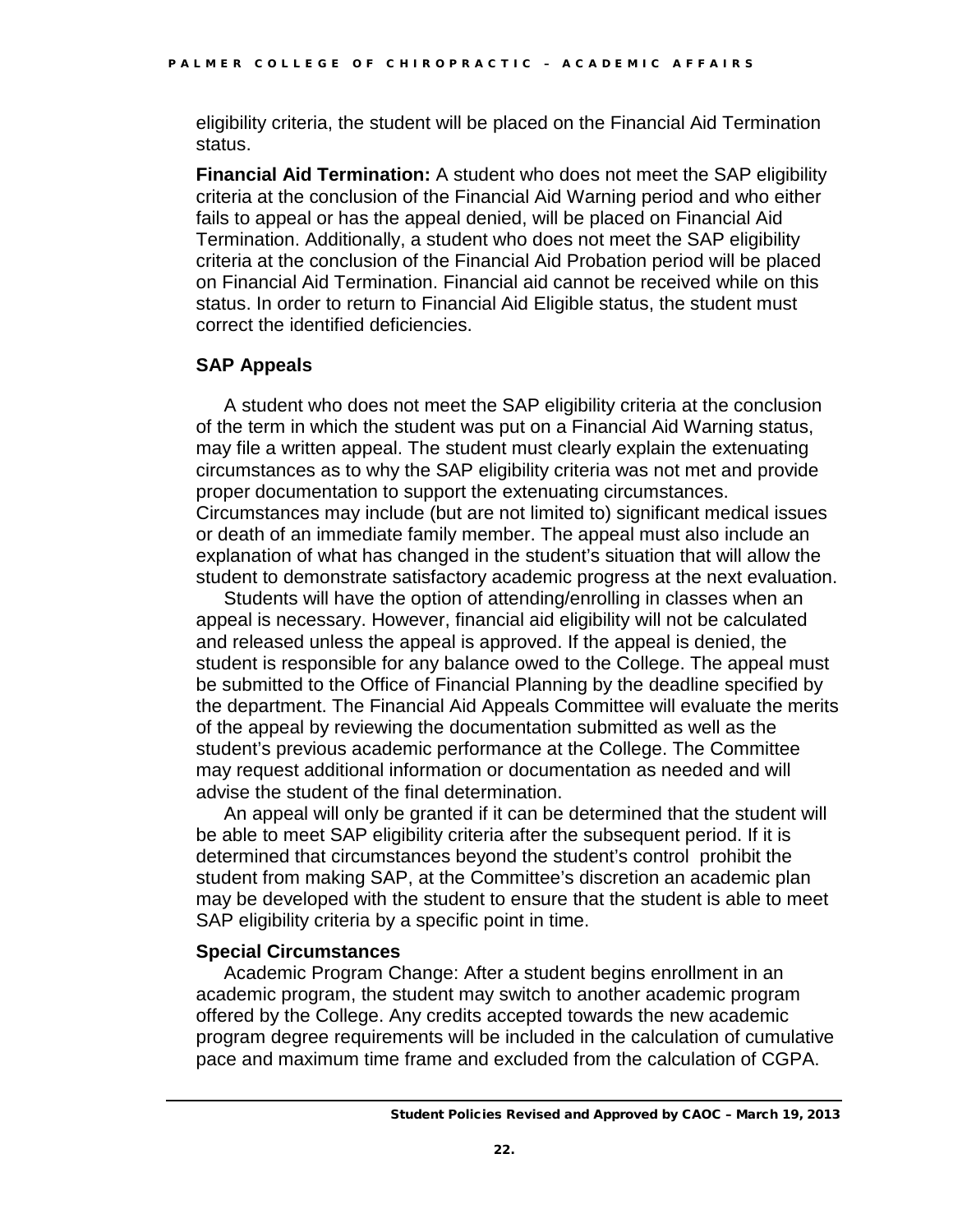**Re-Entry after Withdrawal:** A student requesting re-entry into the College will return with the SAP status calculated at the time of withdrawal.

**Notification:** Only students not meeting all satisfactory academic progress eligibility criteria will be notified by the Office of Financial Planning.

# **12. TECHNICAL STANDARDS**

Palmer College defines the purpose and practice of chiropractic through its Tenets. Recognizing that the academic, clinical, social and personal preparation for the practice of chiropractic requires both mental and physical abilities, Palmer College requires that all qualified students admitted to the Doctor of Chiropractic program must be able to perform the following essential functions with or without reasonable accommodation:

- a) Candidates must have sufficient use of senses of vision, hearing and somatic sensation necessary to perform the chiropractic and general physical examination including the procedures of inspection, palpation, auscultation, and the review of radiographs as taught in the curriculum.
- b) Candidates must have sufficient physical strength and coordination to stand alone and perform the common chiropractic examination and adjustive procedures as taught in the curriculum.
- c) Candidates must have sufficient physical strength and coordination of both upper extremities necessary to apply chiropractic adjustments as taught in the curriculum.

Palmer College does not discriminate on the basis of disability in the admissions process. After a candidate has been admitted into the chiropractic degree program, the College invites and encourages voluntary self-identification of students with disabilities.

The College seeks to accommodate students with disabilities on an individual basis if supported by specific information and assessment data documented by appropriate licensed professionals.

The degree of Doctor of Chiropractic, in and of itself, does not entitle the recipient to practice chiropractic. Those who earn the degree must apply for a license to practice in the jurisdiction of their choice. Each jurisdiction's licensing board then determines who is to be admitted to practice; the scope; and the extent of that practice under applicable law.

Since the Board of Trustees' adoption of the above technical standards, further study has been conducted by the administration as to the timing and manner of implementation of those standards. In so doing, it has been recognized that individuals may self identify as having a disability at four different stages in the educational process:

- prior to applying for admission;
- during application process;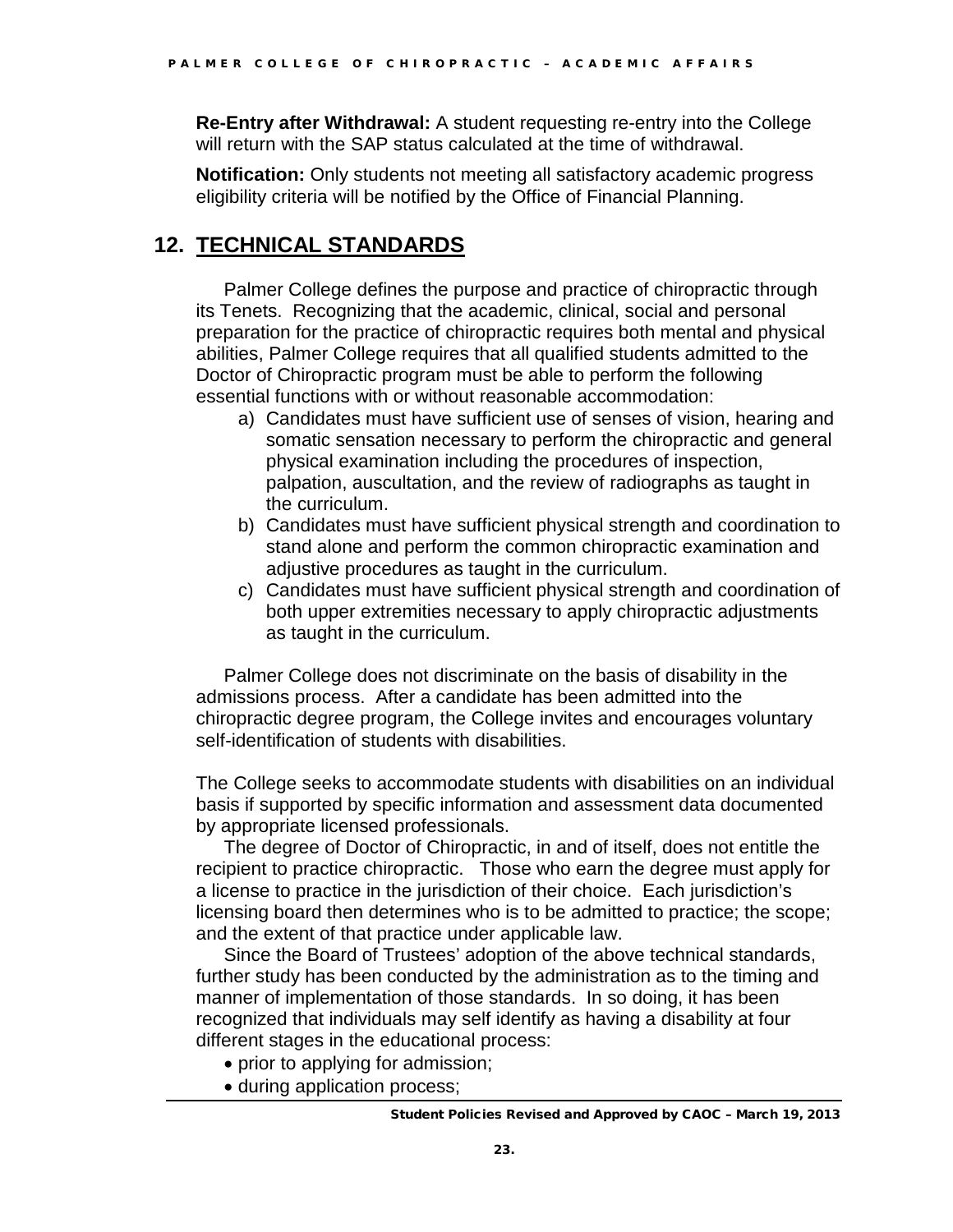- after acceptance as a student but prior to attending classes; or
- while currently attending classes.

While inviting and encouraging voluntary self-identification by students with disabilities, the College has always related to their students as responsible adults with the independent right to make such life decisions. One of those responsibilities is to work with the Disability Coordinator in requesting reasonable accommodations, academic adjustments and/or auxiliary aids and services pursuant to the procedures set forth in the Handbook for Students and Applicants with Disabilities.

Individuals who self-identify their disabilities during any of the four stages referenced above shall be referred to the Disability Coordinator. The coordinator will work in concert with the Disability Steering Committee whenever a question arises as to an individual's ability to meet the requirements of the technical standards. A Disability Steering Committee has been established at each campus in order to adjudicate this process in a timely manner. The coordinator will serve in an oversight role to ensure compliance with this policy.

In considering a self-identifying prospective or actual applicant with a disability, the coordinator and/or the Committee may require an interview with the candidate to determine if the individual meets the technical standards sufficient to complete the curriculum. The coordinator and the Committee may request supporting documentation to be provided by the self-identifying individual from an appropriate licensed professional. All such professionals will be asked to identify what academic adjustments or reasonable accommodations, if any, would be required. If the coordinator and the Committee assess the individual as meeting the technical standards, the prospective applicant will be encouraged to apply. Similarly, if the coordinator and the Committee determine that an applicant has met the technical standards, the admissions review process will continue.

If the coordinator and Committee determine that an individual does not meet the technical standards, that individual will be withdrawn from further consideration.

In considering a matriculated student with a disability, the coordinator shall proceed pursuant to the Policies and Procedures for Enrolled Students under the Handbook for Students and Applicants with Disabilities.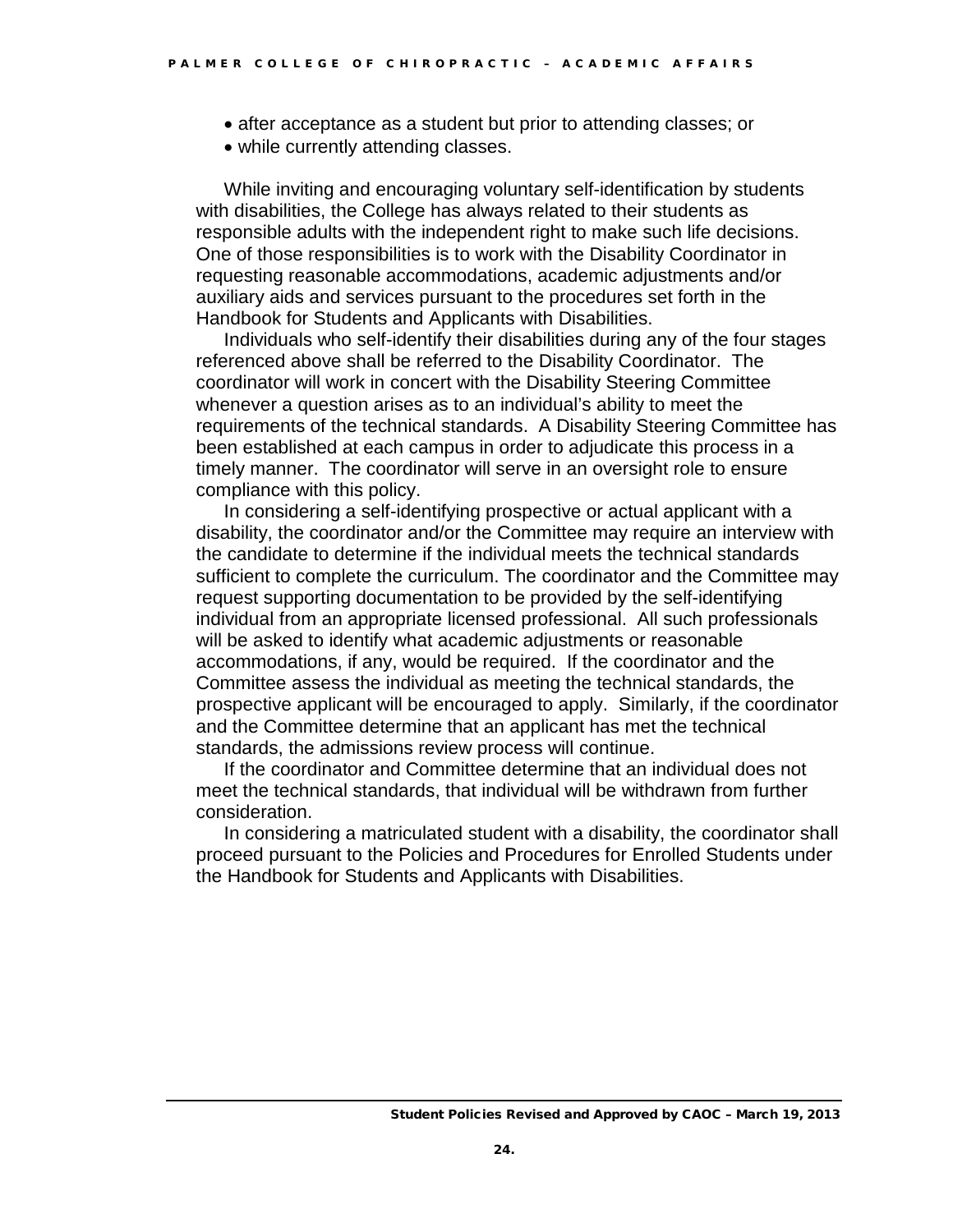# **13. PCC WEST CAMPUS COMPETENCY WAIVERS FOR VISUALLY IMPAIRED STUDENTS**

### **Definitions:**

**Psychomotor**, the area of observable performance of skill that requires some degree of neuromuscular coordination.

**Psychosensory**, pertaining to the perception and interpretation of sensory stimuli.

The Palmer College of Chiropractic Doctor of Chiropractic curriculum is a competency-based curriculum requiring students to demonstrate proficiency in affective, cognitive and psychomotor/psychosensory domains. Each College syllabus specifically identifies the course competencies in these three domains.

Visual acuity is an attribute needed to perform certain psychomotor/psychosensory procedures and interpret the findings. Class attendance will not be waived. However, students with documented visual impairments that are unremitting, who are otherwise qualified, will be required to demonstrate competency in all affective and cognitive domains of the curriculum, but will be waived from demonstrating psychomotor/psychosensory competency in the following areas:

### **BASIC SCIENCES:**

Anatomy/Pathology

• Looking through or interpreting information through a microscope or other viewing device.

Physiology/Chemistry

• Looking through or interpreting information through a microscope or other viewing device.

### **CHIROPRACTIC SCIENCES:**

Technique –

- Drawing lines on x-ray films.
- Visually detecting and marking instrumentation breaks on patients.
- Performing and/or observing leg checks, including evaluation of cervical syndrome.
- Performing and/or observing neurological and/or orthopedic procedures that specifically require sight to diagnose, e.g., Allen's Test, Adam's sign.

Radiology –

• Visually critiquing x-ray films for radiographic quality.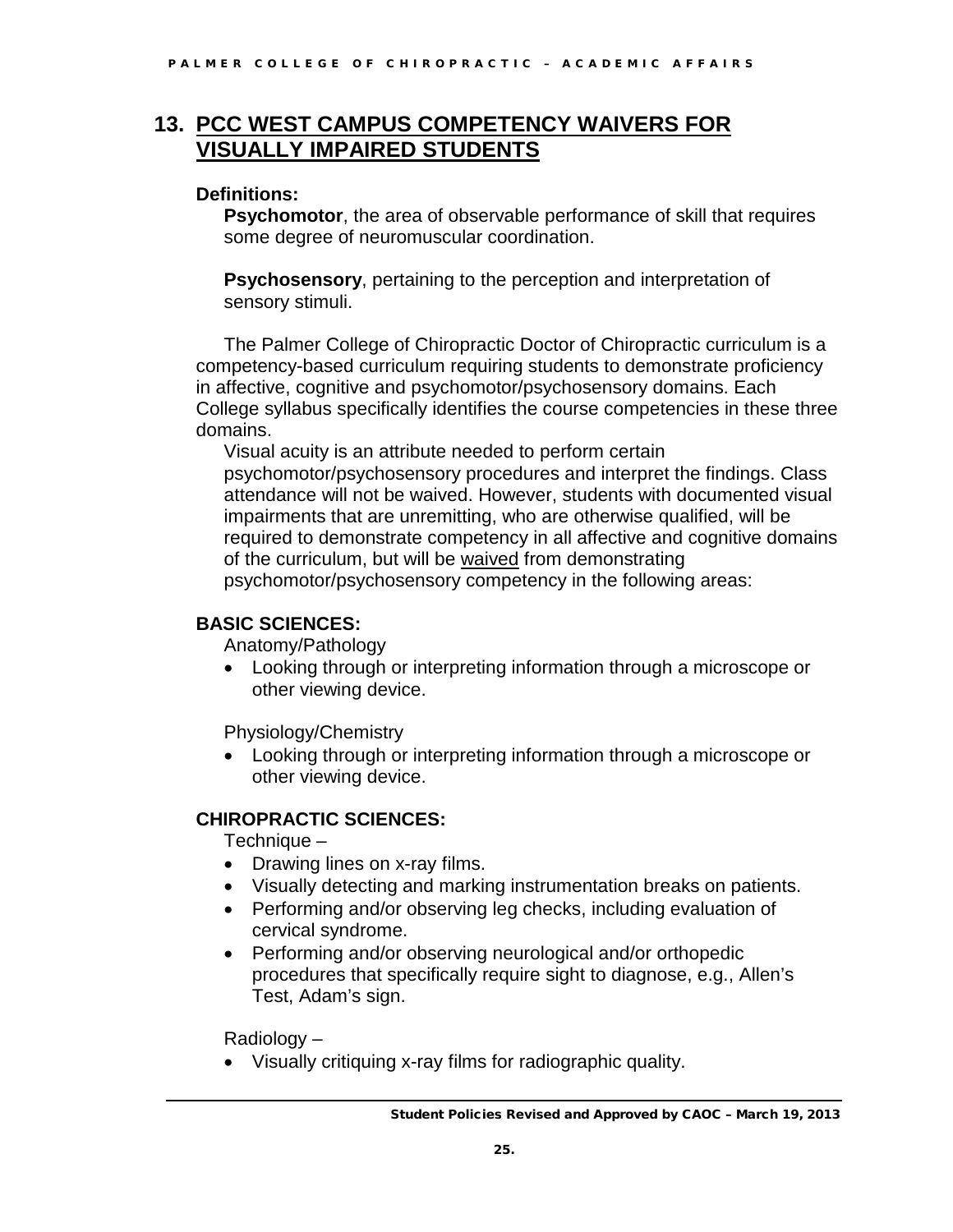- Viewing x-ray films or other imaging formats and reporting radiographic findings.
- Physically positioning x-ray apparatus and/or patients undergoing radiographic procedures.

Diagnosis –

- Performing any diagnostic procedure that requires vision to interpret including:
- Operating diagnostic equipment during a patient examination.
- Performing orthopedic and/or neurologic tests.

#### **CLINIC:**

- All of the above psychomotor/psychosensory competencies.
- Performing therapeutic modality and rehabilitative procedures that require vision to execute and interpret.

### **COMPETENCY WAIVER PROCEDURE**

Students with documented visual impairments that are unremitting, who are otherwise qualified, will be exempt from demonstrating certain psychomotor/psychosensory competencies in the PCC West Curriculum based on California State Law. The Disability Coordinator will verify all documentation and recommend students who may qualify for such exemptions to the appropriate academic officer. The academic officer will grant final consent to eligible students in writing to the student, the Disability Coordinator, the Academic Dean and the clinic academic administrator (Associate Dean of Clinical Education Dean on the Davenport Campus and Dean of Clinics on the Branch campuses).

When final consent has been granted, the Disability Coordinator will serve as liaison between visually impaired students and faculty members, assessment staff, etc., to identify such exemptions in individual courses and/or assessment procedures.

# **14. NON-DISCRIMINATION ON THE BASIS OF DISABILITY**

It is the policy and practice of Palmer College of Chiropractic to comply with the Americans with Disabilities Act, Section 504 of the Rehabilitation Act, and state and local requirements regarding students and applicants with disabilities. Under these laws, no qualified individual with a disability shall be denied access to or participation in services, programs, and activities of Palmer College of Chiropractic.

Enrolled students who have disabilities shall be given necessary accommodations and/or reasonable adjustments based upon specific information and assessment data documented by a qualified professional.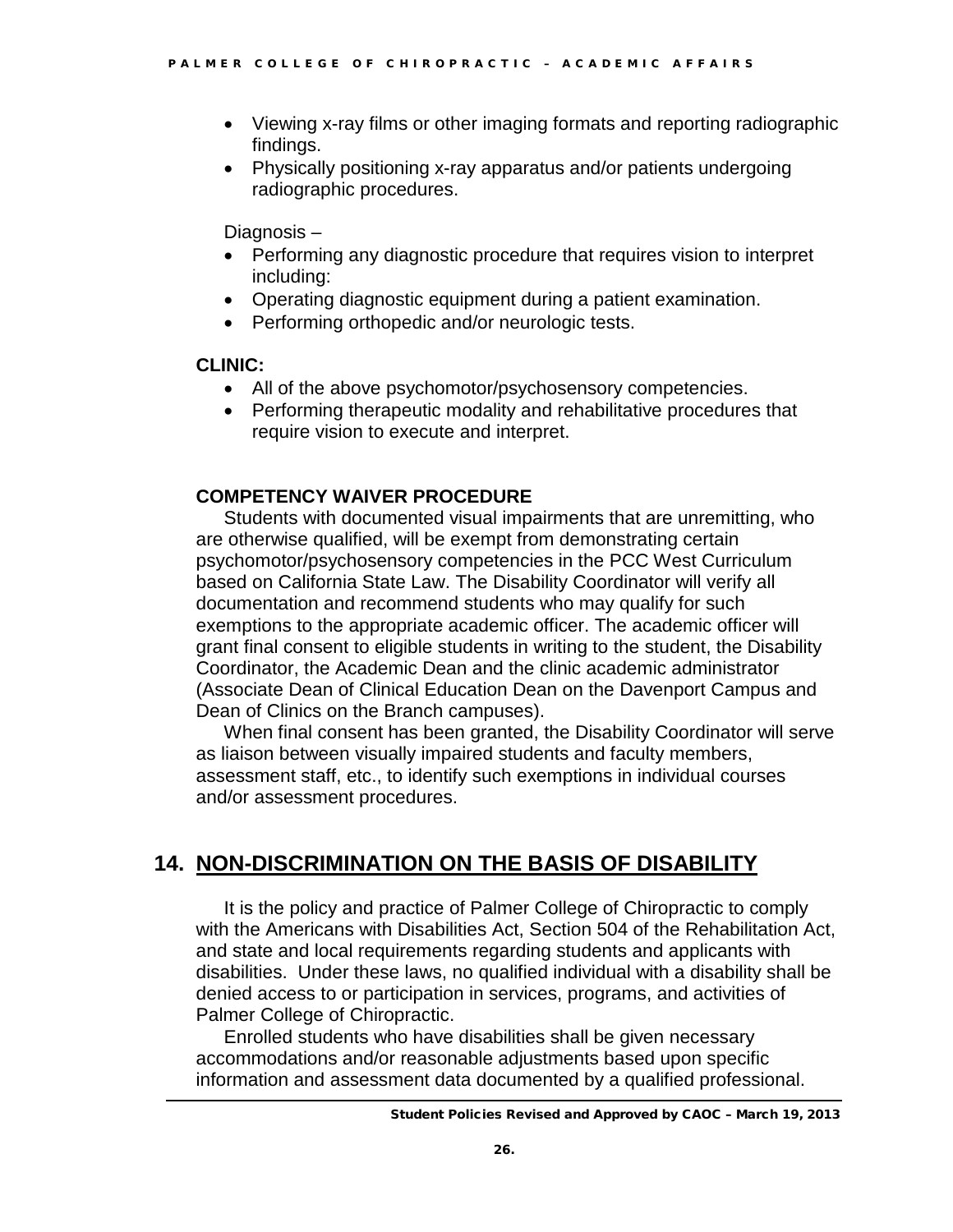Academic Adjustments for Students with Qualified Disabilities: Palmer College of Chiropractic makes reasonable academic adjustments for qualified students with disabilities, as required by law. Any qualified student with a disability who requires a reasonable academic adjustment to perform the academic and technical standards requisite to participation in this course is to contact the Disabilities Coordinator to request such an academic adjustment.

## **15. STUDENT RELIGIOUS OBSERVANCES**

In order to accommodate an individual student's participation in religious observances, Palmer College requires that the student advises each of their instructors, in writing, at the beginning of an academic term, or at least 30 days prior to the holiday or date of observance the student is requesting relief from their course(s).

The faculty will provide the student an equivalent alternative opportunity, within usual course time constraints, to make up any classroom requirements that would otherwise jeopardize the student's ability to successfully pass the course. Any questions relative to a particular observance will be referred to the Academic Dean.

This policy does not in any way release the student from the responsibility of satisfying all requirements necessary for the successful completion of any course.

# **16. COLLEGE HONORS**

At the end of each academic term students are evaluated on the following criteria for the purpose of determining eligibility for Dean's List honors for that term. A student will be recognized for this academic honor and will receive a letter of merit if the following conditions are met:

- 1) The student must be considered a fulltime student for the specified academic term (refer to College policy #4 Academic Credit Load);
- 2) The student must not have had any grade less than a B during the specified academic term;
- 3) The student must be in good academic standing during the specified term;
- 4) The student's academic term grade point average must be 3.5 or higher on a 4.0 scale; and
- 5) There must be no disciplinary action taken against the student during the specified term.

A student will be recognized for the award of Academic Excellence if the student meets all of the criteria for the Dean's List for each term of enrollment at Palmer College. Award recipients will be honored at their graduation.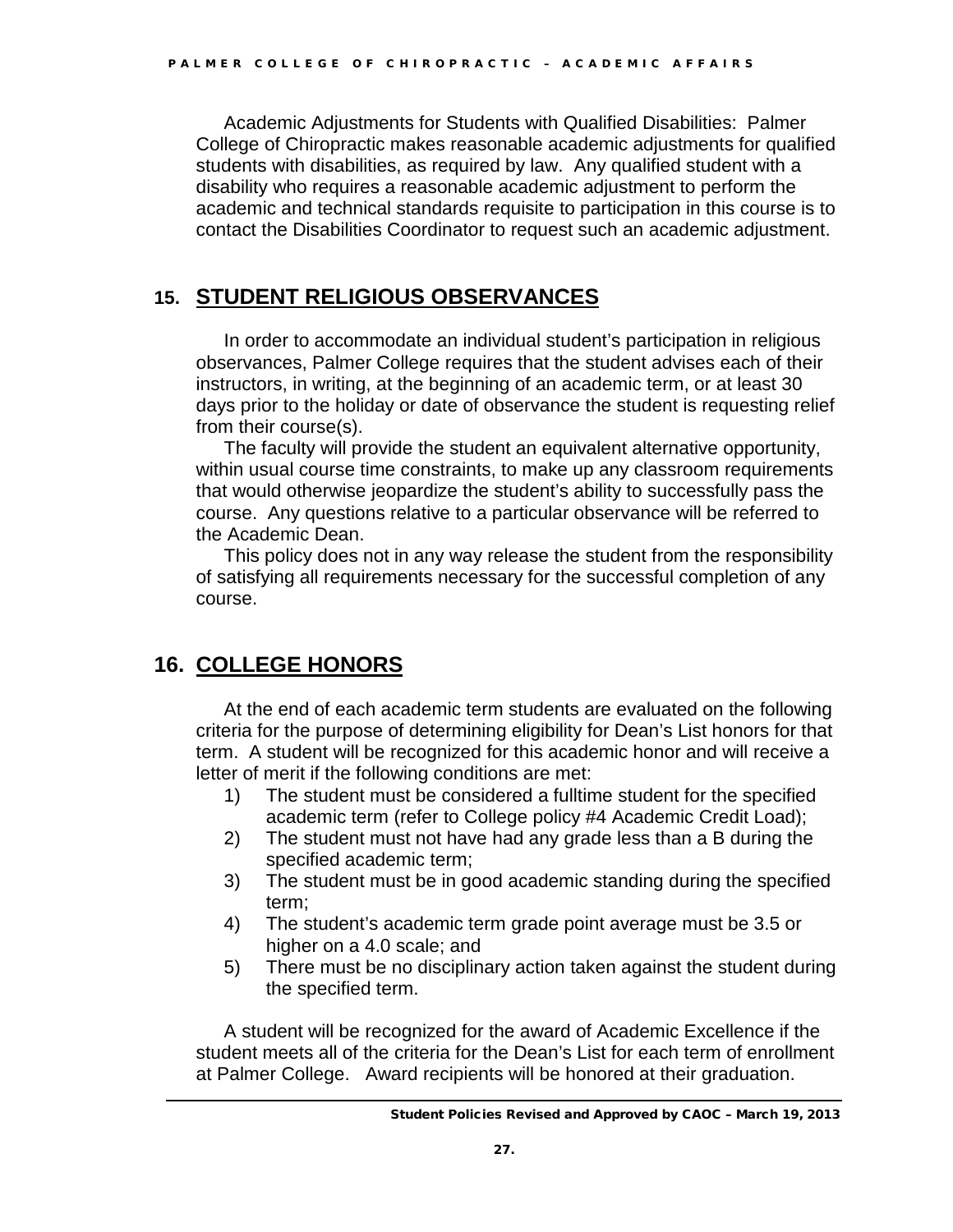**Transfer Students:** To be recognized as an Academic Excellence recipient, in addition to the above criteria, previous course work for which the student receives advanced standing in the chiropractic program must also meet the criteria of not having received any grade less than a B along with a cumulative grade point average of 3.5 or higher on a 4.0 scale at the time of transfer.

#### **Academic Honors**

Students meeting the following criteria will be awarded honors at graduation.

- Cum Laude CGPA of 3.50 to 3.69
- Magna Cum Laude CGPA of 3.70 to 3.89
- Summa Cum Laude CGPA of 3.90 to 4.00

### **Doctor of Chiropractic Students**

The individual(s) selected for graduation honors will be determined by the CGPA at the end of the academic term prior to that of the graduation term. Credits or grades earned during the academic term in which the student graduates will not be considered in determination of these honors.

The individual(s) selected for Valedictorian will be the member(s) of the graduation class maintaining the highest CGPA at the end of the term prior to that of the graduation term. In addition, this individual(s) must have completed all academic and clinical requirements of Palmer College.

The student(s) must meet the following requirements:

- 1) must have the highest cumulative CGPA;
- 2) must not have withdrawn from any core course;
- 3) must not have repeated any course at Palmer College;
- 4) must have no "blemish" on his/her record, including:
	- a) a grade of no credit in any course during the student's chiropractic education;
	- b) being placed on probation at any time during the student's chiropractic education;
	- c) receiving a disciplinary sanction at any time during the student's chiropractic education.

The individual(s) selected for Salutatorian will be the member(s) of the graduation class maintaining the second highest cumulative grade point average at the end of the term prior to that of the graduation term. In addition, this individual(s) must have completed all academic and clinical requirements of Palmer College. The student(s) must also meet criteria 2 through 4 listed above.

Individuals receiving these honors will also be recognized at their graduation ceremony. The designation of the Valedictorian and/or Salutatorian for a graduating class is the responsibility of the Registrar.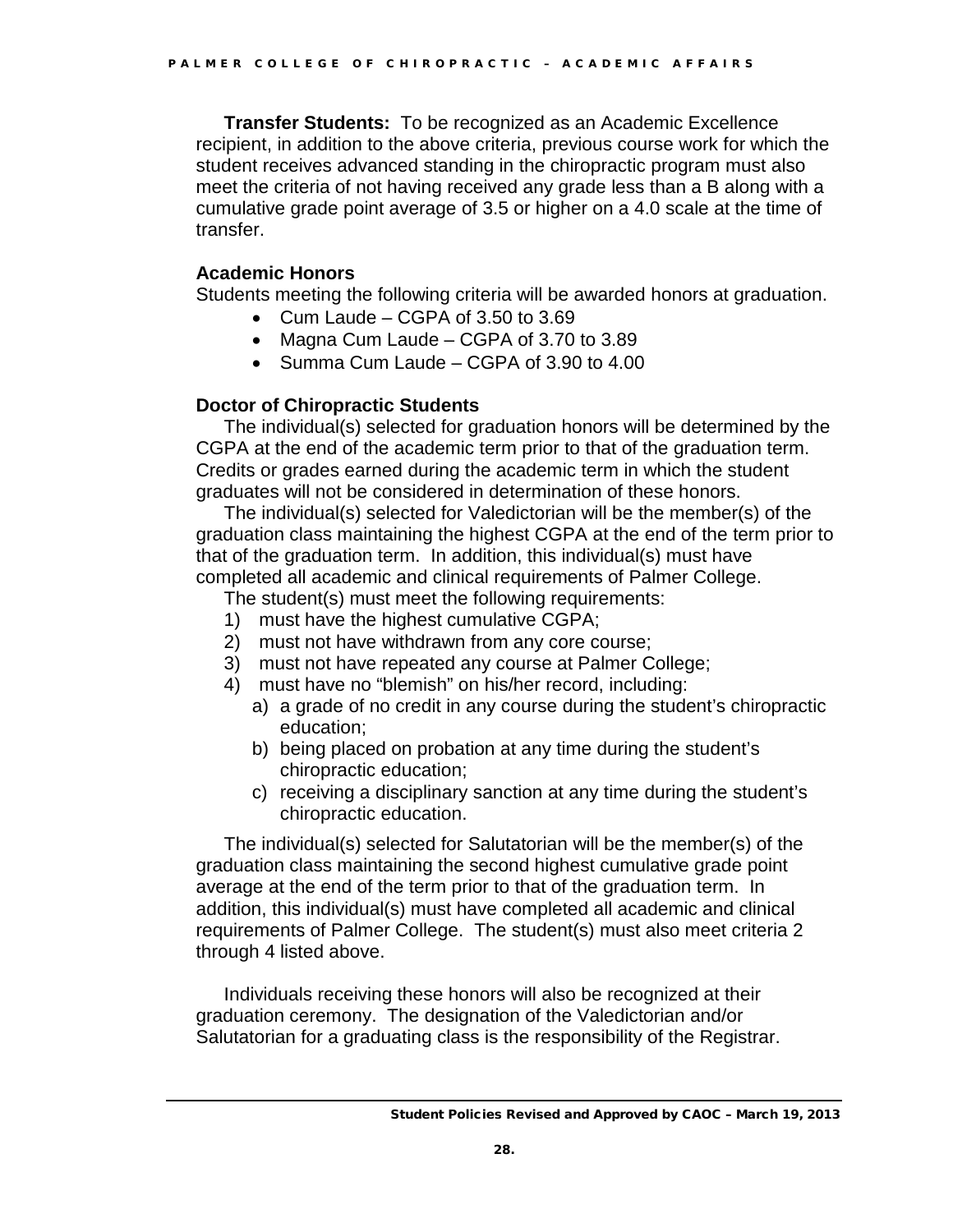#### **Academic Excellence Award**

A student will be recognized at graduation for the award of Academic Excellence if the student meets all of the criteria for the Dean's List for each term of enrollment at Palmer College.

**Transfer Students:** To be recognized as an Academic Excellence recipient, in addition to the above criteria, previous coursework for which the student receives advanced standing in the chiropractic program must also meet the criteria of not having received any grade less than a B along with a cumulative grade point average of 3.5 or higher on a 4.0 scale at the time of transfer.

#### **Additional Graduation Honors**

In addition to the academic honors outlined above, the College may award other honors at graduation. In addition to the specific requirements of each individual award, to be awarded any of the following honors, the student shall have no disciplinary sanction at any time during the student's chiropractic education.

#### **Research Honors**

The Research Honors Program provides students in the Doctor of Chiropractic Program the opportunity to work with a faculty mentor and participate in the research process. Research Honors are awarded by the Palmer Research Council for meritorious research scholarship conducted by students. Students interested in participating in the Research Honors Program are encouraged to contact the research center for the details of this program or visit the Research Honors web site: www.palmer.edu/researchhonors

#### **Clinic Honors**

The Clinical Excellence Award may be presented to a graduating doctor who has demonstrated outstanding accomplishment in service to patients, the College and the chiropractic profession. Candidates are nominated by Clinic faculty and are judged on quality of patient care, leadership potential, knowledge, skills and service.

#### **Virgil V. Strang Philosophy Award**

The Virgil V. Strang Philosophy Award may be presented to a graduating doctor who has exemplified the philosophy, commitment, passion, logic, and reasoning of the practice of chiropractic during their course of study at Palmer.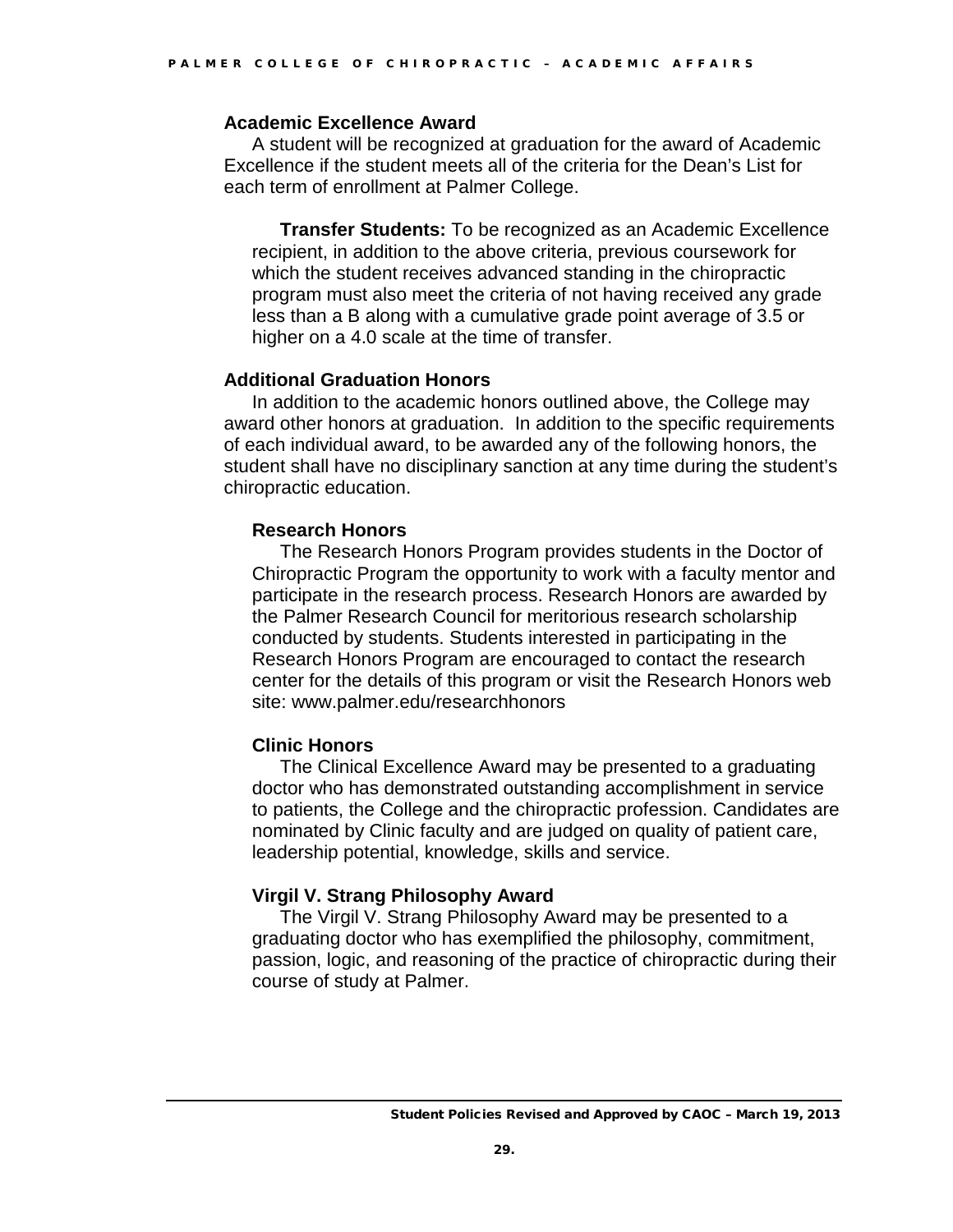# **17. DIPLOMA PRESENTATION**

A graduating student may request that their diploma be presented by a family member(s) during the graduation ceremony. To be eligible to present the diploma to the graduate, the following criteria must be met:

- 1) The member(s) must possess an earned doctorate (academic or first professional) awarded by Palmer College of Chiropractic.
- 2) The member(s) must be related to the graduate in one of the following ways: Parent / Stepparent, Spouse, Sibling, Child, Grandparent, Aunt / Uncle.

The number of members will be limited to three (3) for any graduate. Requests for exceptions to this policy may be made in writing to the Registrar at least eight weeks prior to graduation. Each request will be reviewed by several administrative officers of the College.

# **18. NBCE EXAM ELIGIBILITY**

For the National Board of Chiropractic Exams (NBCE), a student must meet the following criteria to be eligible to sit the exam:

- Part I: The student must be classified as a fourth trimester (PCC) or sixth quarter (PCCW and PCCF) student or higher at the time of the late application deadline.
- Part II: The student must be classified as a seventh trimester (PCC), ninth quarter (PCCF and PCCW) student or higher at the time of the late application deadline.
- Part III : The student must be classified as an eighth trimester (PCC) or tenth quarter (PCCW and PCCF) student or higher at the time of application, and be within nine months from the students anticipated graduation date at the time of the examination administration. The student must also have successfully completed all sections of the Part I National Board exams before the late application deadline.
- Part IV: The student must have successfully completed all sections of Parts I by the Part IV application deadline date and be within six months of graduation at the time of the Part IV examination administration.
- Physiotherapy: The student must have successfully completed a minimum of 120 hours of Physical Therapy (Physiotherapy I and II) by the late application deadline. The instruction in physiotherapy must be taken at a chiropractic college whose students are eligible to take the National Board of Chiropractic Examinations or the courses and institution providing the instruction must be certified by such a college.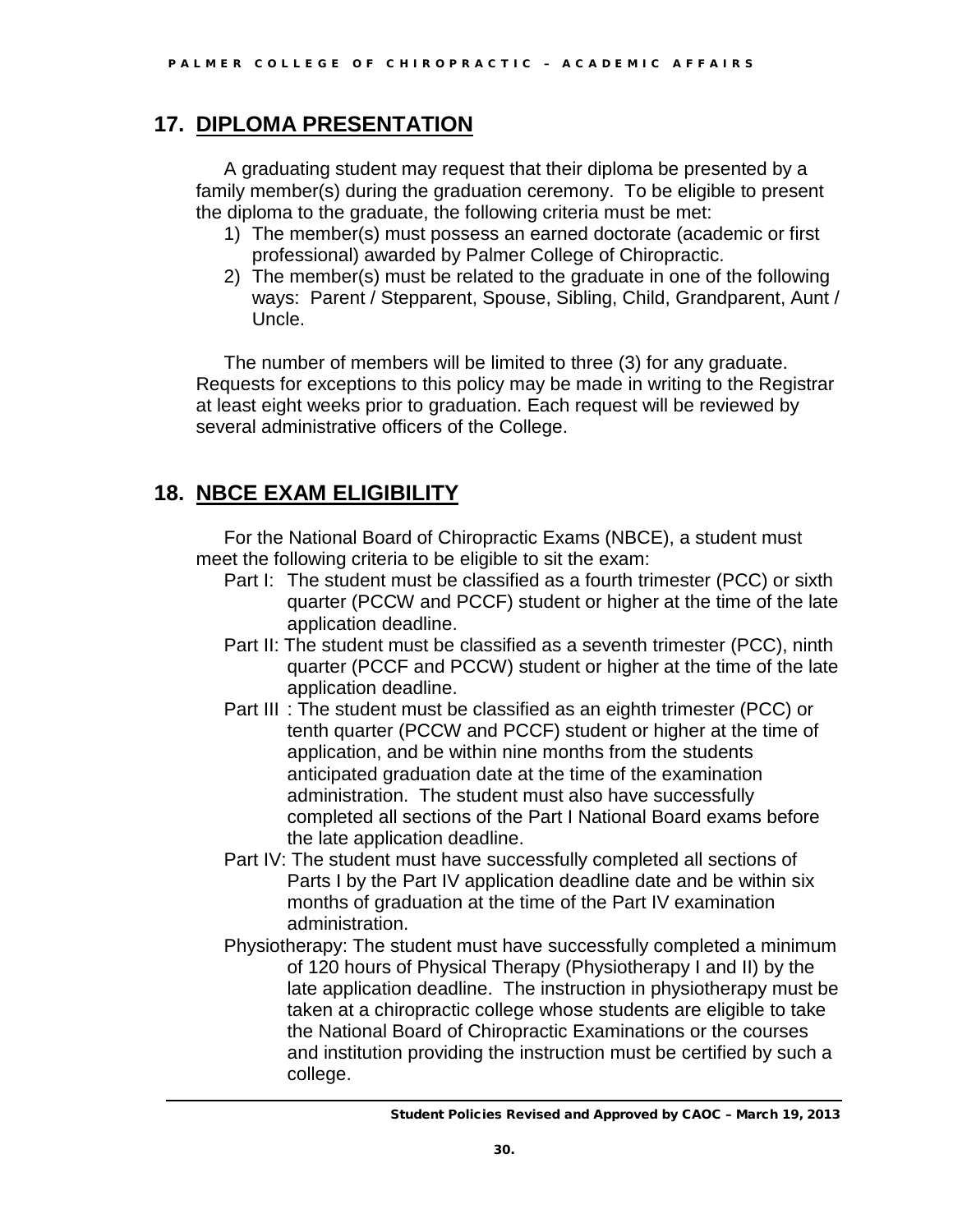Note to the policy:

The NBCE Written Examinations (Part I, II, III, and PT) are held semiannually in March and September at each Palmer College Campuses and at other sites. The Part IV (Practical Examination) is held in May and November and offered at the Palmer College, Davenport Campus and at other sites. The Office of the Registrar processes the exam applications and will post notices when the applications are available to students.

# **19. MILITARY ACTIVE-DUTY NOTIFICATION**

In the event a currently enrolled student receives an Active-Duty Notification, the student must provide the Registrar with a copy of the Active-Duty Notification or an official copy of their military orders prior to or after deployment. Upon receipt of same, the Registrar will process a withdrawal from the College for the academic term enrolled, provided the military orders are to begin prior to the end of the current term of enrollment. A grade of AW, Administrative Withdrawal, will be placed on the student's record. The student's tuition fees will be refunded in full to the student's lender, regardless of the point in the academic term that the military orders are received. The Registrar will notify the appropriate departments on campus of the withdrawal.

Upon completion of the military orders, the student may contact the Registrar for re-enrollment to the college. Students returning after a hiatus of less than five years but greater than one year will be required to meet the readmission guidelines as outlined in the re-admissions policy.

The academic term of enrollment from which a student withdrew due to the military orders will not be considered in Academic Progress relating to financial aid eligibility or Academic Status. In addition, the Length of Time to Completion policy will be lengthened based on the length of time the student was away from the college due to the specific military order.

# **20. INDEPENDENT STUDIES**

Applicable to the Graduate Studies programs only.

Before a new independent study or special topics course may be offered, the course must be recommended to the Graduate Program Oversight Committee, which may recommend approval to the Dean of Graduate Studies. Approval is based upon the determination that the offering is at a level commensurate with graduate instruction and that it fits within the scope of expertise of the instructor.

A tentative syllabus must be presented with the proposal, including sufficient information for review, including title, credit hours, listing of course objectives and how those objectives will be evaluated (evaluation standards).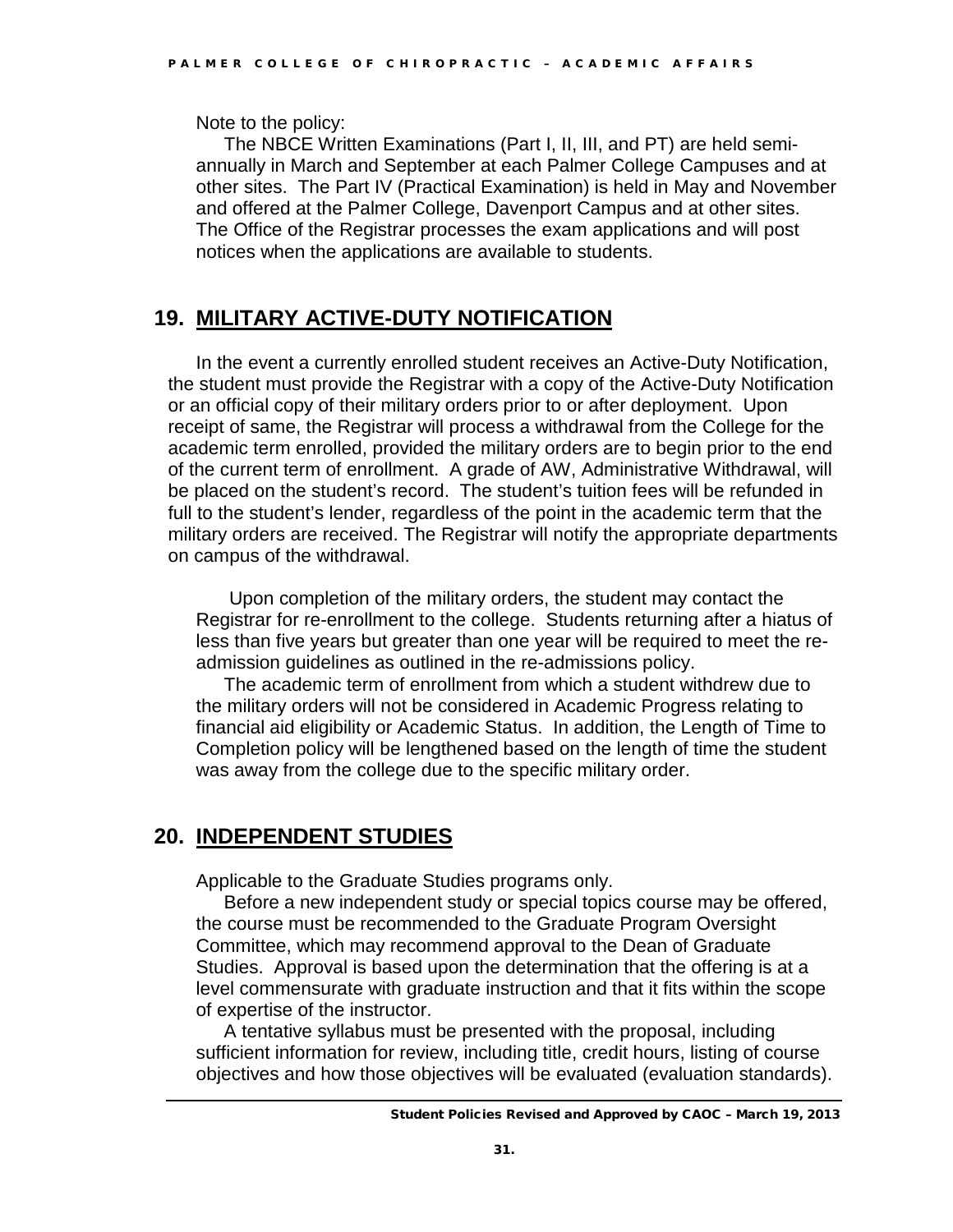If approved for graduate credit, the tentative syllabus must be made to conform to the policy for established course syllabi.

# **21. ACADEMIC INTEGRITY**

Students are expected to comply with Palmer's Student Code of Ethics. Students are strongly encouraged to carefully read the entire Student Code of Ethics as published in the Student Handbook. Cheating, Plagiarism or other acts of dishonesty and/or any other violations of Palmer's Student Code of Ethics may result in the filing of a charge of misconduct under the Student Disciplinary Code as described in the Student Handbook. Sanctions up to and including suspension or dismissal from the College may be imposed upon students found to have violated the Code of Student Ethics. Please refer to the Palmer Student handbook, or contact the Coordinator for the Administration of the Code of Student Ethics on the relevant campus, should you have any questions.

# **22. NON-DEGREE STUDENTS**

Applicable to the Graduate Studies programs only:

Non-degree students are general graduate students, not admitted to a specific degree program, taking a limited number of courses. A limited number of students may be admitted to graduate study as non-degree graduate students.

Non-degree students must first apply for admission to graduate studies and meet the general criteria for admission. They may apply at any time for admission non-degree to the next available trimester. If admitted, non-degree students are governed by all Academic Affairs policies (with the exception of the Academic Progress and Length of Time Allowed to Complete Program policies). Non-degree students must also comply with all sections of the Student Handbook.

Non-degree students may register for no more than 12 credit hours of graduate coursework; registration for some courses may be restricted by the degree program offering that course. All credits attempted non-degree will be used to compute a non-degree G.P.A. for the purpose of determining academic status (See Policy on Academic Status).

A non-degree student may be eligible for tuition support at the discretion of the Graduate POC, if appropriately qualified.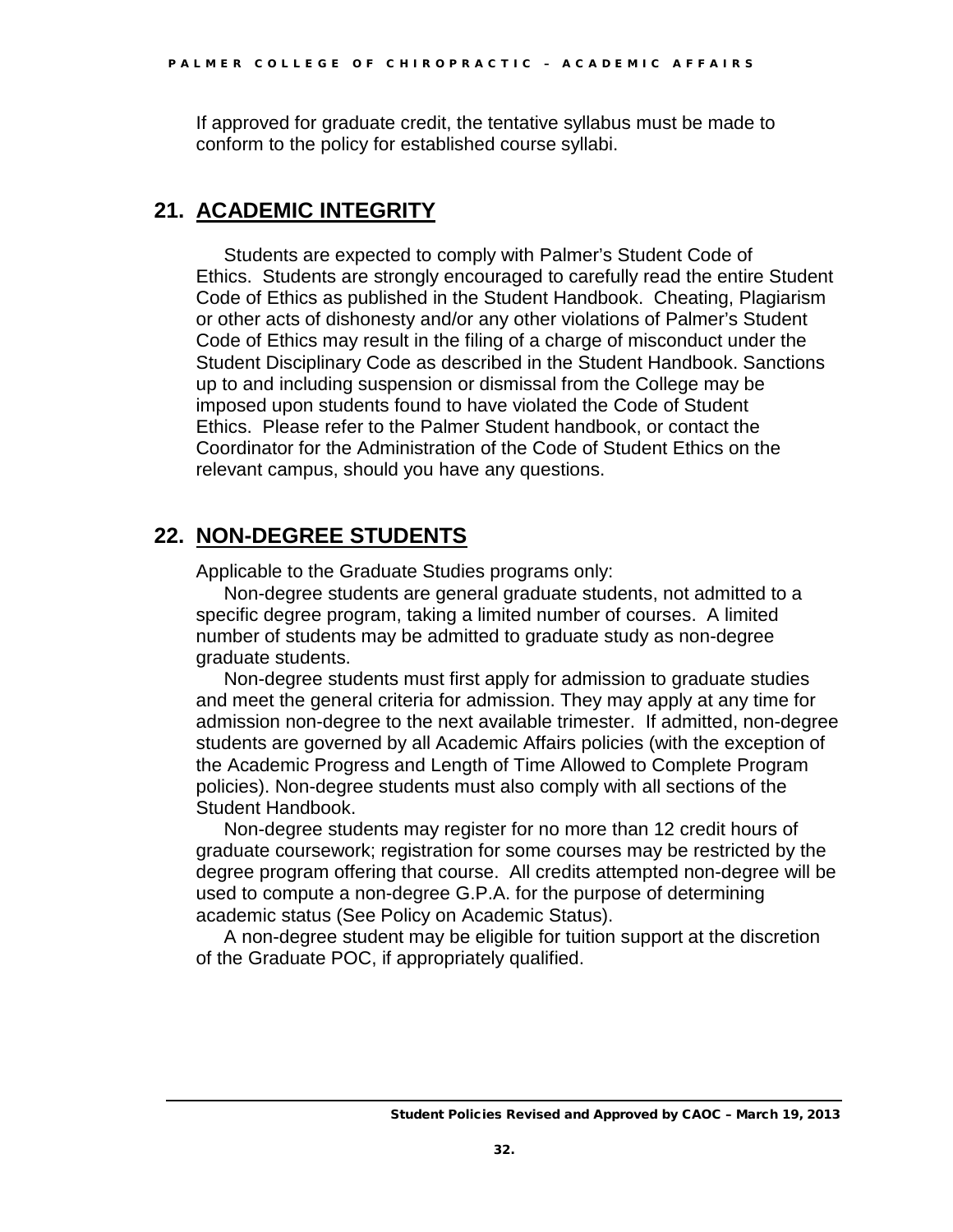Non-degree students are not guaranteed a future admission to any specific degree program. They may apply for admission as a degree student and for application of non-degree credits earned to the graduate program to which they are applying. If readmission is granted, consideration may be given by the Graduate Program Oversight Committee to apply non-degree credits to the degree program, but there is no implied assurance that such application will be approved.

## **23. STUDENT PARTICIPATION IN TECHNIQUE AND PHYSIOTHERAPY LABORATORY/PRACTICUM SETTINGS**

Participation in Palmer core curriculum classroom or laboratory/practicum settings, involving practice of chiropractic manual and/or ancillary procedures, requires the following:

- a. Students must provide signed consent<sup>[1](#page-32-0)</sup> in order to participate in a lab setting where they are used for the practice of any treatment procedure and understand that this participation must occur under the supervision of a licensed instructor. The course instructor will acquire a signed consent form from each student participant at the beginning of the term. Consent will cover the entire academic term unless revoked by the student in writing. The consent document will be held on file by the course instructor for a period of one year following completion of the course.
- b. The exclusive purpose of participation in such settings is to allow students the opportunity to practice and develop psychomotor skills necessary for clinical practice. The laboratory/practicum setting is not the venue for a student to establish a doctor-patient relationship with a healthcare provider. Students are responsible for pursuing care outside of class to meet their own health needs.
- c. Students with conditions or symptoms in areas where chiropractic manual or ancillary procedures are to be applied must first notify the supervising faculty member. The faculty member will determine whether the student's participation is contraindicated.

# **24. COURSE PREREQUISITES AND MAINTENANCE**

A prerequisite represents a set of skills or a body of knowledge that a student must possess prior to enrollment and without which the student is highly unlikely to succeed in the course. Prerequisite indicates a condition of enrollment that a student is required to meet in order to demonstrate current

 $\overline{a}$ 

<span id="page-32-0"></span><sup>1</sup> See Appendix 1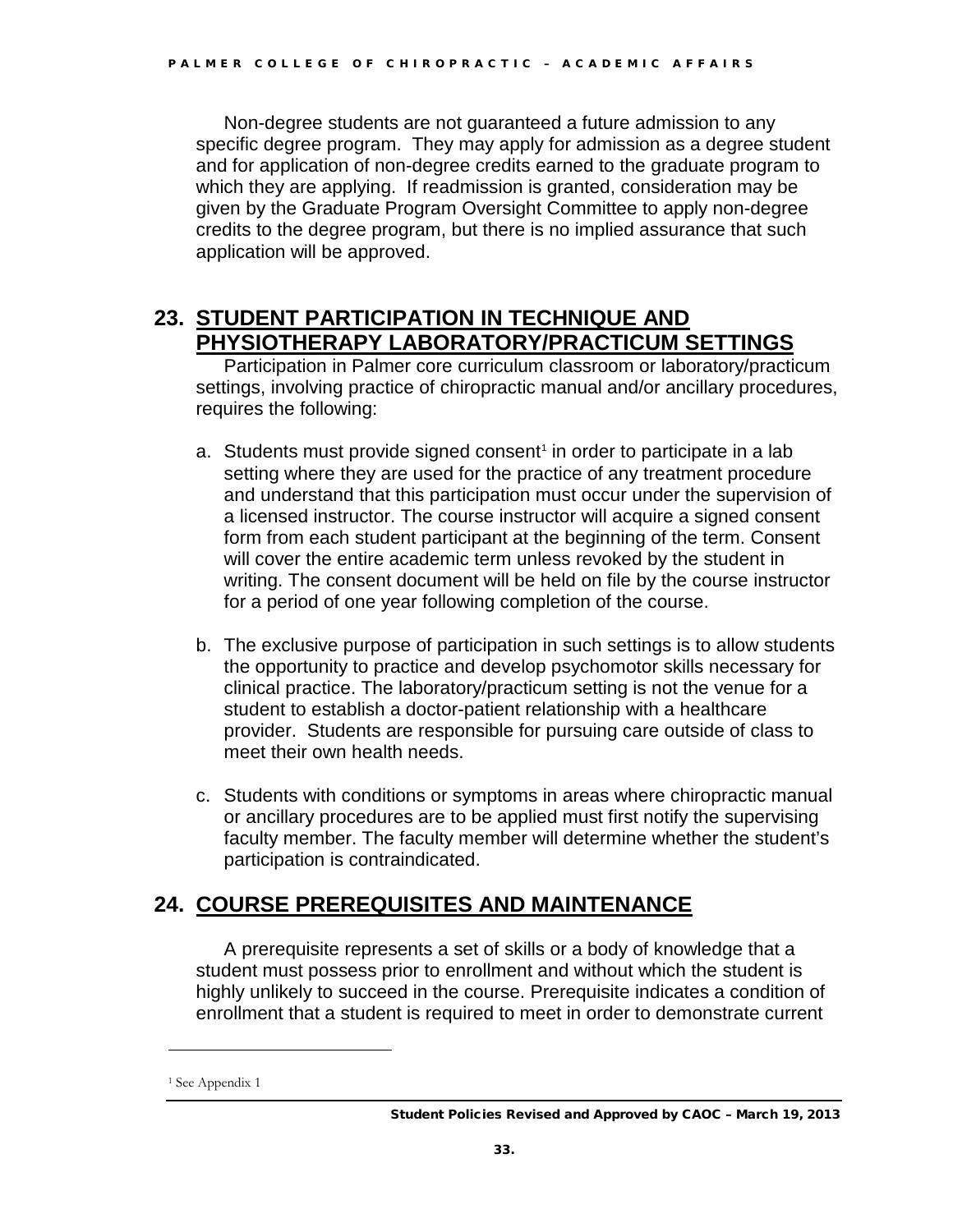readiness for enrollment in a course subsequent in the program. Students will not be permitted to enroll in such courses without the appropriate prerequisite. Current prerequisites are available at the Student Administrative Services office or College Catalog.

The College recognized that if the prerequisites are established unnecessarily or inappropriately they constitute unjustifiable obstacles to student access and success. Nonetheless, the College recognizes that it is important to have prerequisites in place where they are a vital factor in maintaining academic standards. Therefore, Palmer College strives to avoid establishing prerequisites where they are not needed and adopts this policy which calls for caution and careful scrutiny in establishing the prerequisite system.

The effect of prerequisite courses related to transfer credits and students receiving advanced standing will be managed by the Academic Affairs. Appeals to this policy may be made in writing to the Academic Dean no later than the fifth class day of an academic term.

A student must have successfully completed all courses within an academic term before registering for any course(s) in an academic term more than two academic terms beyond.

For example: In order to register for a course in the fourth academic term, all courses from the first academic term must be successfully completed.

Transfer students will be managed by Academic Affairs.

### **25. OUTSIDE SPEAKERS SPONSORED BY STUDENT GROUPS**

Palmer College encourages its recognized student organizations to sponsor guest speakers whose presentation will contribute to the role of the College as a forum for intellectual discussion, debate, and investigation. It should be understood that providing a forum in no way implies College approval or endorsement of the views expressed by the sponsored speaker. This statement must be included in all publications and advertising of the event.

In order to permit the adequate planning of presentations by guest speakers, student organizations seeking to invite an outside speaker must submit a Speakers Information Form (which is available in Student Services) at least thirty-days prior to the event. The guiding principles underlying this policy are summarized as follows:

• A request to invite an outside speaker will be considered only when made by an officially registered student organization, faculty organization, or other campus organization. All invited presentations must support the educational Mission of the College and its Tenets as written and approved by the Board of Trustees;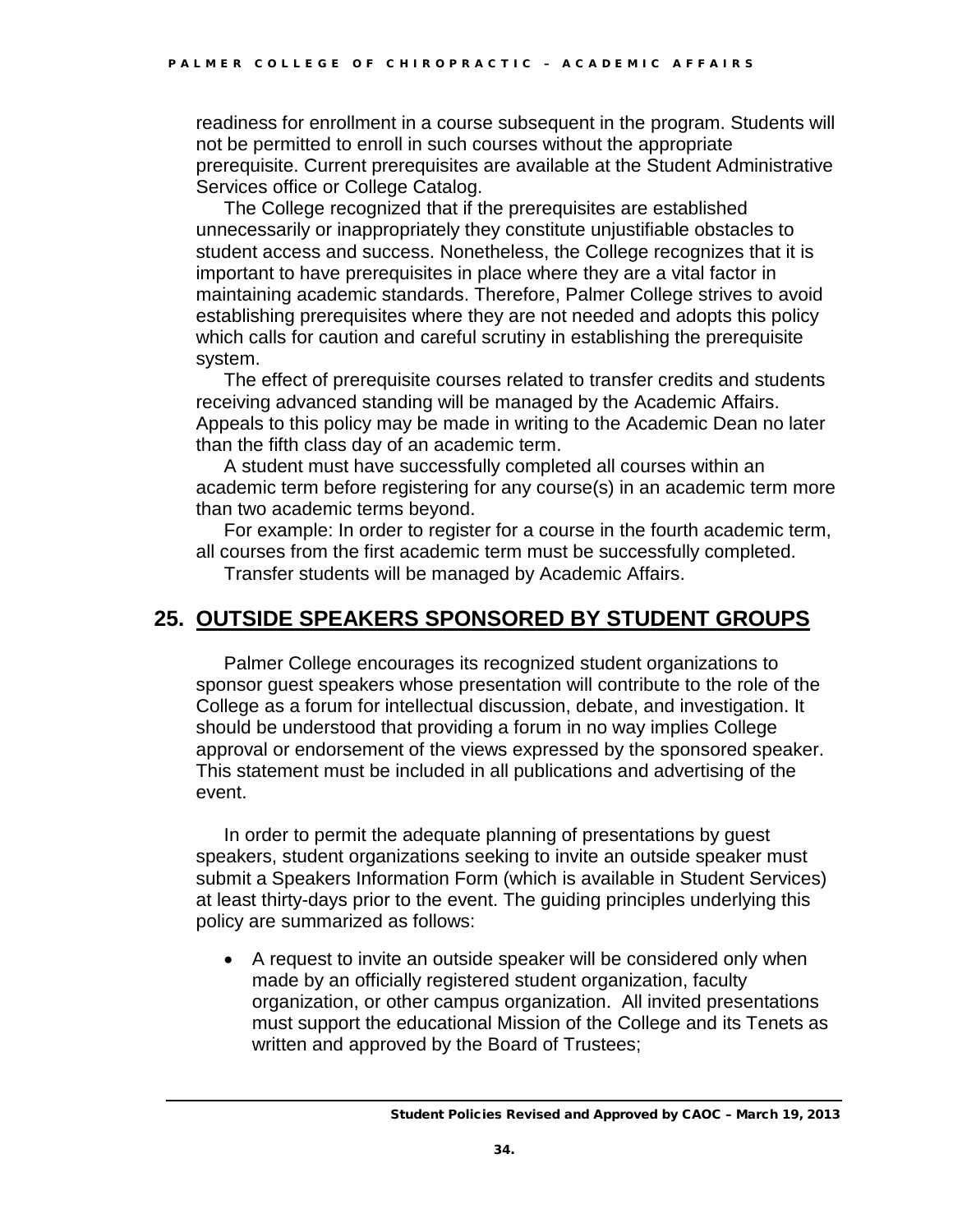- No invitation shall be issued to an outside speaker without the prior written approval of the club or organization's president or such person as may be designated by the president;
- The Faculty advisor(s) to the student organization(s) sponsoring the speaker must be in attendance from the beginning of the program until the end;
- Each proposal for an outside speaker shall provide a description of the proposed event, including the proposed list of invited speaker(s), panelists or presenters, and a detailed outline of the presentation; and the educational value to be derived from the speaker/event. All invited presentations shall be informational and not promotional.
- The core academic program of the College will have first priority in the use of College facilities;
- A maximum fee of five dollars may be charged to attendees of the presentations/lecture/event.

# **26. DEFINITION OF A CREDIT HOUR**

In accordance with federal regulations, the institutional process for assigning credit hours to courses, which incorporates the Carnegie unit, is based on the amount of work represented in intended learning outcomes and verified by evidence of student achievement that reasonably approximates not less than:

- 1. One hour of classroom or direct faculty instruction and a minimum of two hours of out-of-class student work each week for approximately fifteen weeks for one semester or trimester hour of credit; or ten to twelve weeks for one quarter hour of credit; or the equivalent amount of work over a different amount of time; or
- 2. At least an equivalent amount of work as required in paragraph (1) of this definition for other academic activities as established by the institution, including laboratory work, internships, practica, studio work, and other academic work leading to the award of credit hours.

Specifically and consistent with U.S. Department of Education Program Integrity rules, published October 29, 2010, Palmer College of Chiropractic has defined course work measured in credit hours for Title IV financial aid eligibility.

### **Palmer's Credit Hour Allocation:**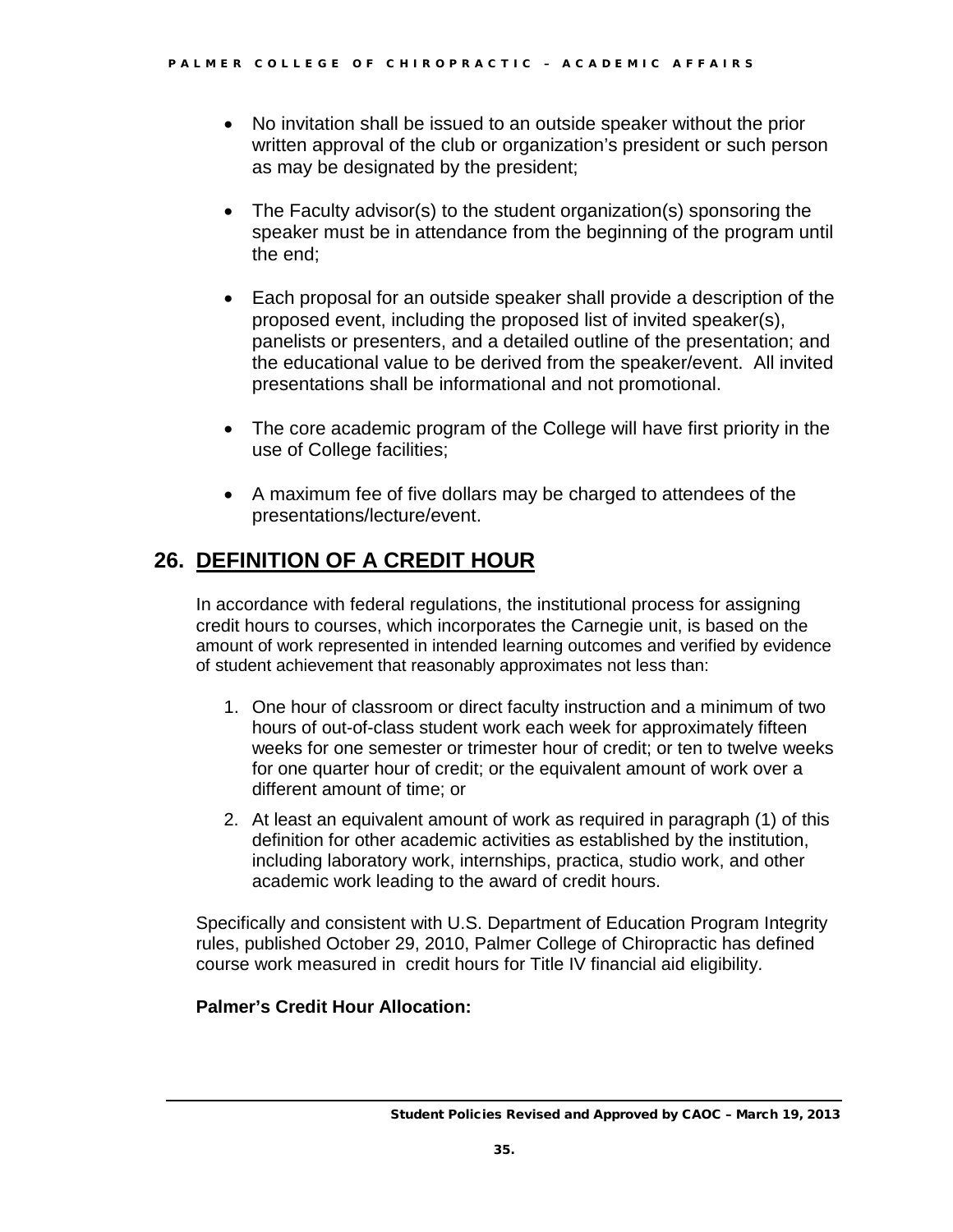- 1. One (1) hour of laboratory, including anatomy, technique, diagnosis, and clinical course labs, Active Learning Sessions (ALS), and clinic practicum hours equal to one hour of class/lab work equals 0.5 credit hours.
- 2. One (1) hour of lecture time equals .66 credit hours.

Credit hours are used to determine a student's academic progress in regards to aid eligibility. Credit hours are also used to determine a student's grade point average (GPA) and are reflected on a student's transcript.

#### **Course Contact Hour Definition:**

One contact hour represents approximately one (1) hour of instructional work per week by a student throughout a fifteen (15) week trimester or twelve (12) week quarter or its equivalent in total work for short courses. Total contact hours by course, term, and program, as reported to state licensing bodies, will be reflected on the student's transcript.

One (1) contact hour per week equals fifteen (15) contact hours per trimester or twelve (12) contact hours per quarter.

Contact hours will be used to establish tuition fees.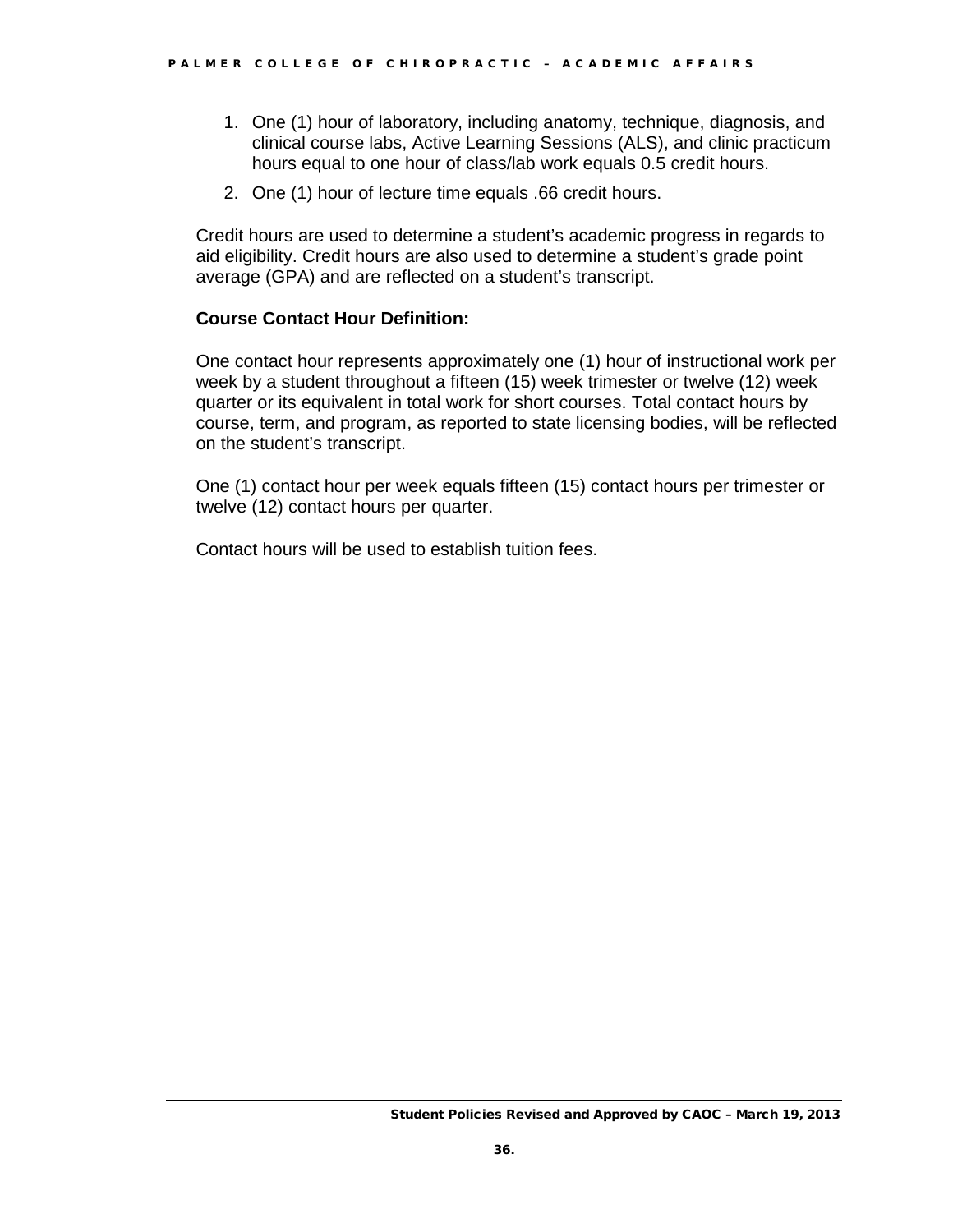*APPENDIX 1. Informed Consent Form (attached to Policy 23.)*

#### **STUDENT CONSENT FOR PARTICIPATION IN LABORATORY/PRACTICUM EDUCATION SESSIONS**

#### **SKILL DEVELOPMENT**

As a student in Palmer College's Doctor of Chiropractic Degree Program, I understand and acknowledge that in preparing for the clinical educational experience and future practice, I am required to develop the essential manual skills central to the practice of chiropractic, including adjustment, mobilization and soft tissue techniques – in designated laboratory/practicum sessions. The application of these procedures involves learned, complex psychomotor skills requiring a great deal of practice for the learner to become proficient. This is also true for the development of proficiency in the use of ancillary procedures such as physiotherapy and its modalities.

To develop such skills, I have the opportunity to engage in hands-on learning experiences with my fellow students and licensed doctors of chiropractic faculty ("faculty") in designated educational settings, either by delivering or voluntarily receiving chiropractic manual and/or ancillary physiotherapy procedures.

I understand these laboratories/practicum sessions are for educational purposes only, do not constitute health care intervention, and that I am responsible for pursuing care outside of class for my own health needs. Furthermore, if during these outside of class for my own health needs. *laboratories/practicum sessions I have a condition or any symptoms in the body area where chiropractic manual and/or physiotherapy procedures are to be applied, I will notify the faculty supervisor immediately. If I have questions or concerns regarding my participation in these educational activities, I will discuss such questions or concerns with the faculty supervisor prior to participating in the activity. If I believe I've been injured as a result of my participation in these activities, I will notify the faculty supervisor or a faculty clinician in the clinic setting.* 

#### **RISK OF INJURY**

I understand there may be risks of injury associated with receiving chiropractic manual and/or physiotherapy procedures. Risks associated with chiropractic manual procedures – including adjustment – may include musculoskeletal sprain/strain, muscle pain, joint pain, bruising, and neurological injury. For some people with severe or unrelenting headache or neck pain, there is an associated risk of vertebral artery injury and/or stroke after a chiropractic office visit that has been demonstrated to be equal to that of an office visit to a medical doctor. That risk is estimated to be from 1 in 400,000 to 1 in 10,000,000. Risks associated with the use of physiotherapy modalities may include an allergic reaction to the electrodes placed on the human body and burns from certain physiotherapy devices.

#### **ACKNOWLEDGEMENT OF PHYSICAL CONTACT AND BODY EXPOSURE**

I understand that inherent in the process of practicing examination, chiropractic manual and/or ancillary physiotherapy procedures is the exposure of, and physical contact with, certain areas of the body. I understand that physical or sexual gratification is never appropriate and has no part in the physical contact that takes place during the